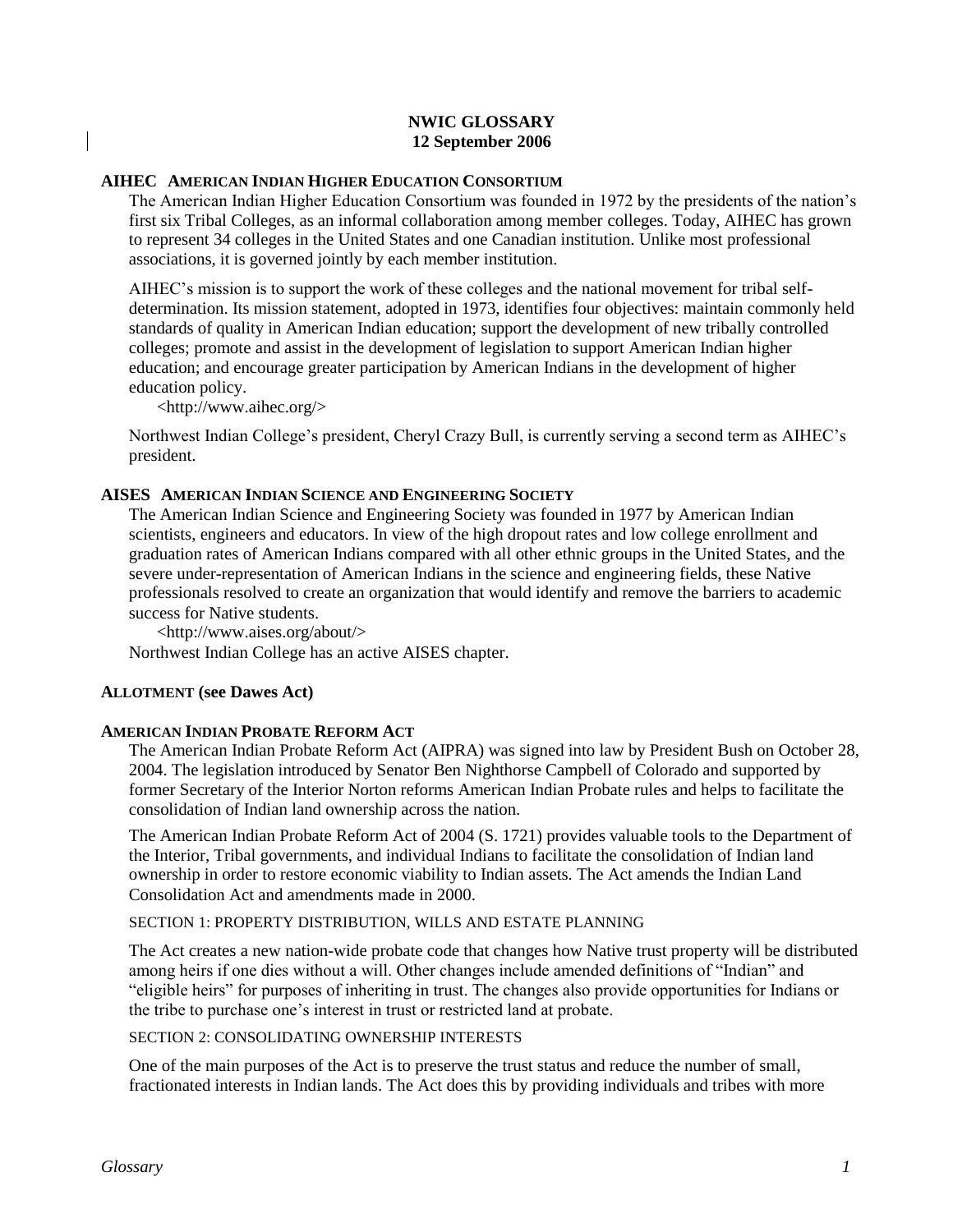opportunities to consolidate fractionated interests and by removing some restrictions on what tribes and individuals can do with their lands.

<http://www.tribal-institute.org/lists/understanding.htm>

## **ARTIFACT**

Something created by humans usually for a practical purpose; especially an object remaining from a particular period, e.g. caves containing prehistoric artifact*s*.

A product of artificial character (as in a scientific test) due usually to extraneous (as human) agency <http://www.webster.com/dictionary/artifact>

## **ASSIMILATION POLICY, 1871 TO 1934**

Following the Civil War, all tribes officially resided on reservations. All too frequently, Indian life on the reservations was accompanied by profound poverty, suffering, even starvation. Many reservations resembled prison camps. Tribal members were required to work for rations, even though such rations were already paid for, many times over, by massive land cessions. During this time the BIA literally took charge of Indian life, a paternalism that was to continue for decades.

Religious and social organizations rallied to provide relief for the plight of the Indian but often in exchange for profound changes in their spiritual and cultural life.

Unrest and hostility continued, however; the principle cause was the BIA's continued failure to honor treaty commitments along with repeated demands for tribal land cessions. The general sentiment in Congress was that the government should stop negotiating with tribes as sovereigns and instead "assimilate" them into mainstream society. Not an easy task given that Indians, already through 400 years of contact, had tenaciously refused to relinquish their identity.

In its effort to gain legal control over the tribes to affect assimilation, Congress passed an act ending all treaty making with tribes in 1871. This began the era of assimilationist lawmaking.

"I greatly fear that the adoption of this provision to discontinue treaty-making is the beginning of the end in respect to Indian Lands. It is the first step in a great scheme of spoliation, in which the Indians will be plundered, corporations and individuals enriched, and the American name dishonored in history."

Senator Eugene Casserly of California, 1871

<http://www.skc.edu/netbook/07-assimilation.htm>

#### **BIA (SEE BUREAU OF INDIAN AFFAIRS)**

#### **BOARDING SCHOOLS**

Assimilation was the goal of the BIA off-reservation boarding schools, which were established to "kill the Indian in him and save the man" (Capt. R.H. Pratt, Supt., Carlisle Indian Boarding School), as well as of the Catholic mission schools. Indian children were required to abandon their language, dress, and religious practices. More than 50,000 Indian children were taken—often kidnapped—from reservation homes and placed in boarding schools between 1880 and 1930.

<http://www.skc.edu/netbook/07-assimilation.htm>

## **BOLDT DECISION**

On February 12, 1974, Federal Judge George Boldt (1903-1984) issued an historic ruling reaffirming the rights of Washington's Indian tribes to fish in accustomed places. The "Boldt Decision" allocates 50 percent of the annual catch to treaty tribes, which enraged other fishermen. At the same time Judge Boldt denied landless tribes -- among them the Samish, Snoqualmie, Steilacoom, and Duwamish -- federal recognition and treaty rights.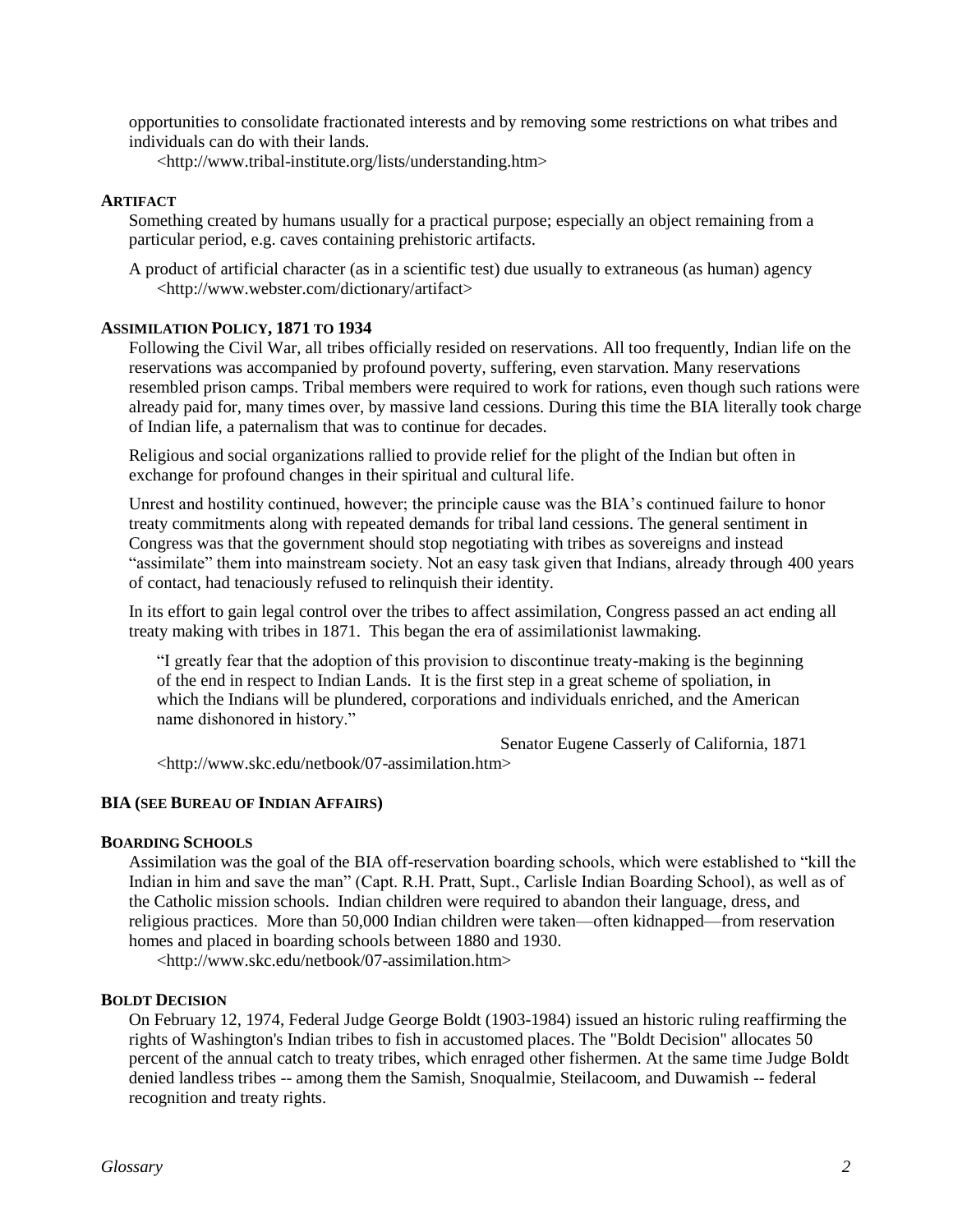Western Washington tribes had been assured the right to fish at "usual and accustomed grounds and stations" by Federal treaties signed in 1854 and 1855, but during the next 50 years Euro-American immigrants -- armed with larger boats, modern technology, and the regulatory muscle of the state - gradually displaced them. The campaign to reassert Native American fishing rights began in 1964 with "fish-ins" on the Puyallup River led by Robert Satiacum and Billy Frank, who defied Washington State attempts to regulate their fishing.

Local tribes sued to block state regulation, but the U.S. Supreme Court issued an ambiguous decision in 1968 that left the issue unresolved. In 1970, the Nixon administration's U.S. Attorney for Western Washington, Stan Pitkin, filed a new complaint against the state of Washington, which was defended by Attorney General (future U.S. Senator) Slade Gorton. Commercial and sport fishing groups submitted friend-of-the-court briefs opposing treaty fishing rights.

This 1970 filing of *U.S. v. Washington* followed by nine days the arrest in Tacoma of 60 persons (Native Americans and their supporters) who failed to disperse during a fish-in on the Puyallup River. The trial began on August 27, 1973. Judge Boldt held court six days a week including on the Labor Day holiday. Forty-nine experts and tribal members testified.

Judge Boldt finally held that the government's promise to secure the fisheries for the tribes was central to the treaty-making process and that the tribes had an original right to the fish, which they extended to white settlers. It was not up to the state to tell the tribes how to manage something that had always belonged to them. Judge Boldt ordered the state to take action to limit fishing by non-Indians.

The Boldt Decision revolutionized the state fisheries industry and led to violent clashes between tribal and non-tribal fishermen and regulators. In 1979, the Ninth Circuit Court of Appeals upheld Boldt's ruling, and on July 2, 1979, the U.S. Supreme Court largely affirmed it. Principles established by the Boldt Decision have since been applied to other resources, including shellfish. (See THE RAFEEDIE DECISION.)

<http://www.historylink.org/essays/output.cfm?file\_id=5282>

## **BUREAU OF INDIAN AFFAIRS (BIA)**

The **Bureau of Indian Affairs (BIA)** is an agency of the federal government of the United States within the Department of the Interior charged with the administration and management of 55.7 million acres (87,000 sq. miles or 225,000 km²) of land held in trust by the United States for American Indians, Indian tribes and Alaska Natives. In addition, the Bureau of Indian Affairs provides education services to approximately 48,000 Indians.

[<http://en.wikipedia.org/wiki/Bureau\\_of\\_Indian\\_Affairs>](http://en.wikipedia.org/wiki/Bureau_of_Indian_Affairs)

# **BURKE ACT OF MAY 8, 1906 (34 STAT. 182)**

The Burke Act amends the General Allotment Act of 1887, adding that the Secretary of the Interior can authorize the issue of a patent-in-fee simple to an allottee whenever the Secretary is convinced that the Indian allottee is competent and capable of managing his or her affairs. (This did not require the Indian's approval, desire, or knowledge of the fee simple patent issue.) After the patent-in-fee simple is given, all restrictions to sale or encumbrance are removed and the allotment is subject to taxation. Under this act, all allottees who have not received fee simple patents are subject to the exclusive jurisdiction of the United States. This act does not extend to Indian Territory (Oklahoma).

This act also grants the Secretary of the Interior express authority over determining the legal heirs of deceased Indians for the first time. Whenever an allotment is made to an Indian and the Indian dies before the expiration of the trust period, the allotment is canceled and will revert back to the United States. The Secretary of the Interior is then authorized to ascertain the legal heirs of the deceased Indian and issue patents-in-fee simple to the heirs for the land. Or, the Secretary may sell the land and issue a patent to the purchasers and pay the net proceeds to the heirs.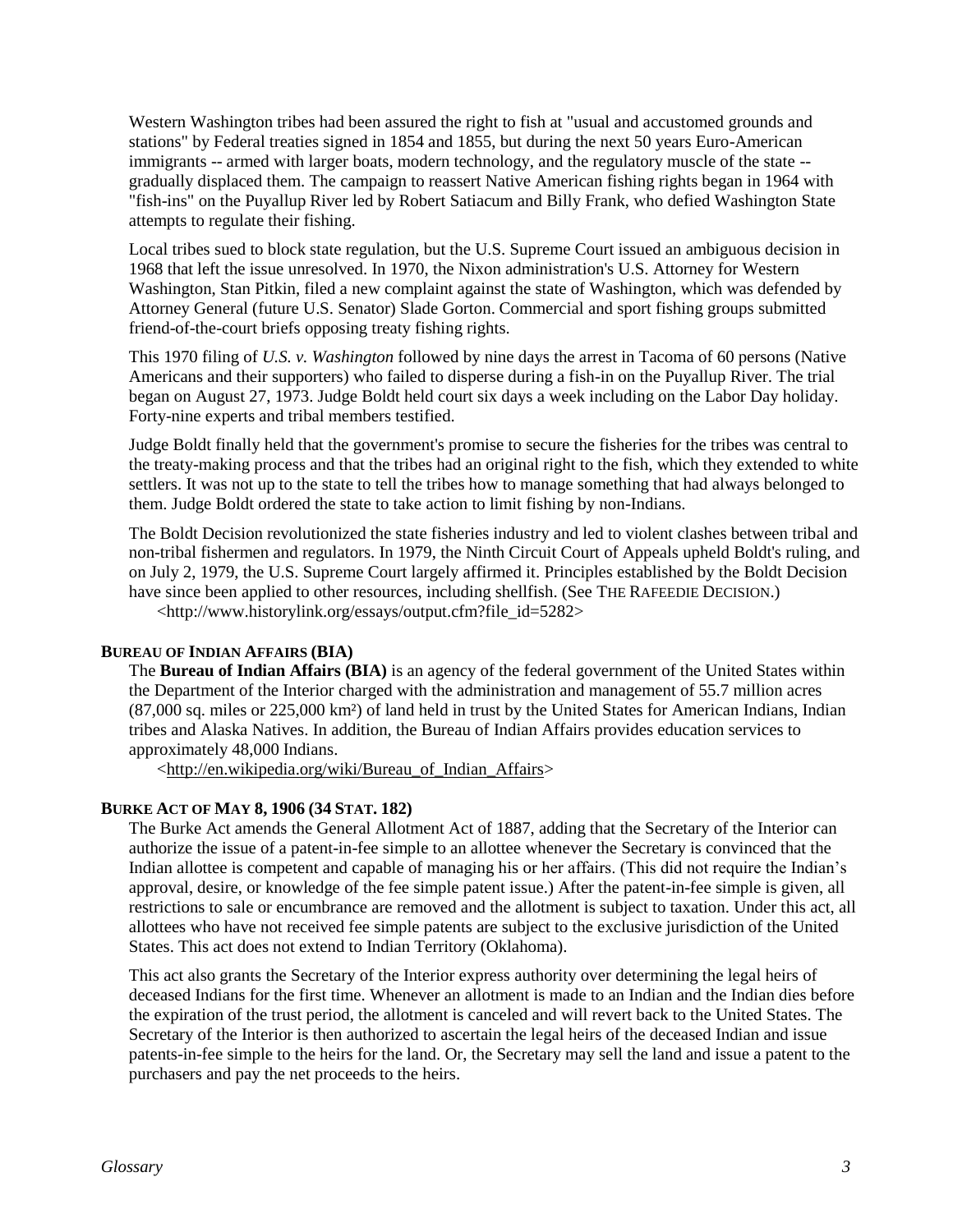Furthermore, the Burke Act amends the General Allotment Act by granting citizenship to an Indian allottee after a patent-in-fee simple is granted to them. Prior to this, the General Allotment Act had stated that citizenship was granted to an Indian once the allotment was completed and he/she was given a trust patent (or if he/she voluntarily takes up a residence separate and apart from any tribe of Indians therein and "adopted the habits of civilized life.")

<http://www.indianlandtenure.org/ILTFallotment/histlegis/histlegisII.htm>

## **CEDAR PROJECT**

The Lummi Cedar Project is a community-based organization created to facilitate tribal efforts to restore Lummi values, traditions, and life ways that support individual, family and community healing. By creating respectful, trusting and nurturing environments where young people feel valued and respected, the Cedar Project intends for its KLCC effort to provide pathways for youth to participate in facilitating community healing, and to empower individuals and families to mobilize and take collective action towards positive social change.

[<http://www.theinnovationcenter.org/event/lummi.asp>](http://www.theinnovationcenter.org/event/lummi.asp)

## **CHECKERBOARDING (see also FRACTIONATION)**

Since the General Allotment Act allowed for a significant amount of land to pass out of tribal or individual Indian hands, lands within reservation boundaries may be in a variety of types of ownership—tribal, individual Indian, non-Indian, as well as a mix of trust and fee lands. Thus, the pattern of mixed ownership resembles a checkerboard.

Checkerboarding seriously impairs the ability of tribes or individual Indians to use land to their own advantage for farming, ranching, as a home site or for development. It also hampers access to lands that the tribe does own and uses in traditional ways. Furthermore, serious questions of jurisdiction occur on reservations, as different types of owners fall under different governing authorities.

<http://www.indianlandtenure.org/ILTFallotment/glossary/terms.htm#checkerboarding>

## **CHIEF LESCHI**

**Chief Leschi** [\(1808](http://en.wikipedia.org/wiki/1808) - [February 19,](http://en.wikipedia.org/wiki/February_19) [1858\)](http://en.wikipedia.org/wiki/1858) was chief of the [Nisqually](http://en.wikipedia.org/wiki/Nisqually_%28tribe%29) [Native American](http://en.wikipedia.org/wiki/Native_Americans_in_the_United_States) tribe. He was [hanged](http://en.wikipedia.org/wiki/Hanging) for [murder](http://en.wikipedia.org/wiki/Murder) in 1858.

Leschi was born in 1808 near what is today Eatonville, Washington, to a Nisqually father and a Yakama mother. He was appointed chief by Isaac Stevens, first governor of Washington Territory, to represent the Nisqually and Puyallup tribes at the Medicine Creek Treaty council of December 26, 1854, which ceded to the United States all or part of present-day King, Pierce, Lewis, Grays Harbor, Mason, and Thurston Counties and stipulated that the Native Americans inhabiting the area move to reservations. Some maintain that Leschi either refused to sign (and his "X" was forged by another) or signed under protest. The historical record is unclear on this point. However, he did argue that the reservation provided too little land for the tribe's horses.

The next year, Leschi traveled to the territorial capital at Olympia to protest the terms of the treaty, but was rebuffed. In October 1855, Governor Stevens ordered that Leschi and his brother Quiemuth be taken into "protective custody" and sent the militia after them, thereby initiating the Puget Sound War of 1855- 1856. Leschi became war chief, in command of around 300 men, and led raids which panicked the white population. In the course of the conflict U.S. Army Colonel Abraham Benton Moses was killed. Leschi was taken into custody under disputed circumstances involving members of his band responding to a government reward offer, and his brother turned himself in. Quiemuth was murdered on November 18, 1856, by an unknown assailant, in Governor Stevens's office, where he was being held for the night on his way to the jail at Fort Steilacoom, now in Lakewood, Washington. Leschi himself was put on trial in 1858 for the murder of Colonel Moses, which he denied having committed. His first trial resulted in a hung jury because of the judge's instruction that killing of combatants during wartime did not constitute murder. He was convicted and sentenced to death in a second trial in which this instruction was not given and his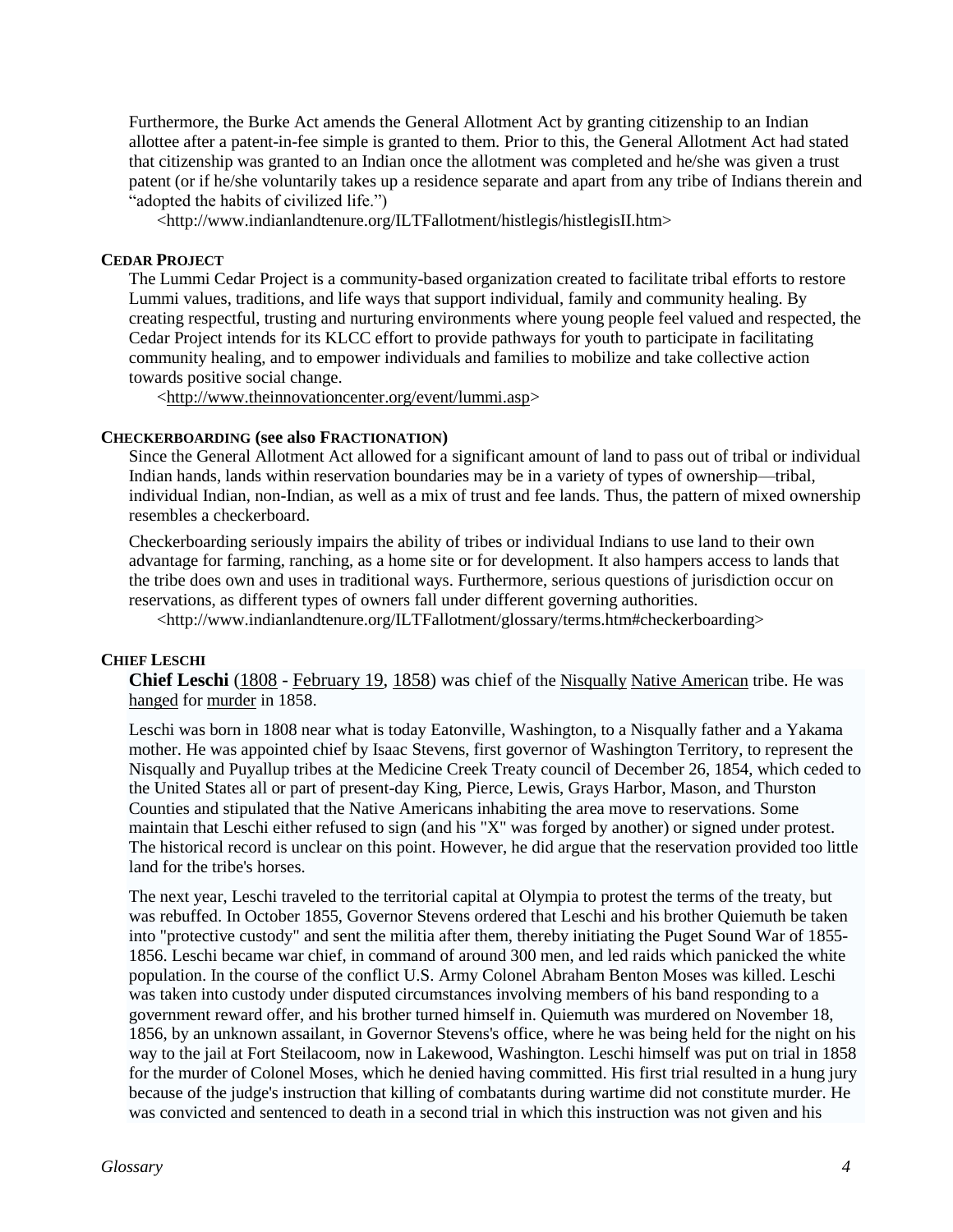lawyers were not allowed to introduce potentially exonerating evidence. During the trial, he is reported to have said, through an interpreter:

*I do not know anything about your laws. I have supposed that the killing of armed men in wartime was not murder; if it was, the soldiers who killed Indians are guilty of murder too...*

*I went to war because I believed that the Indian had been wronged by the white men, and I did everything in my power to beat the Boston soldiers, but, for lack of numbers, supplies and ammunition, I have failed.*

*I deny that I had any part in the killing... As God sees me, this is the truth.*

The United States Army refused to carry out the sentence of death at Fort Steilacoom, maintaining that he was a prisoner of war. The territorial legislature therefore passed a law authorizing Leschi's execution at the hands of civilian authorities. On February 19, 1858, Leschi was hanged in a small valley, from a hastily constructed gallows near Lake Steilacoom, in what is today the city of Lakewood. The hangman is reported to have later said "I felt then I was hanging an innocent man, and I believe it yet."

Though Leschi is said to have participated in the Battle of Seattle on January 26, 1856, Frederick J. Grant nevertheless named the Leschi neighborhood in Seattle after the chief in the late 1880s. Today, the neighborhood and its waterfront park; schools in Seattle and Puyallup; and streets in Seattle, Lakewood, Steilacoom, Anderson Island, and Olympia, bear his name.

In March [2004,](http://en.wikipedia.org/wiki/2004) both houses of the Washington state legislature passed resolutions stating that Leschi was wrongly convicted and executed, asking the state supreme court to vacate Leschi's conviction. The court's chief justice, however, said that this was unlikely to happen, since it was not at all clear that the state court had jurisdiction in a matter decided 146 years earlier in a territorial court. In December [2004,](http://en.wikipedia.org/wiki/2004) Chief Leschi was cleared by a unanimous vote by a Historical Court of Inquiry.

<http://en.wikipedia.org/wiki/Chief\_Leschi>

#### **COBELL VS. NORTON (CLASS-ACTION LAWSUIT, JUNE 10, 1996) [COBELL VS. KEMPTHORNE]**

Eloise Cobell, a Blackfeet woman, filed one of the largest class-action suits in U.S. history in 1996 against the U.S. government, now called Cobell vs. Norton. Her suit seeks "redress of gross breaches of trust acting by and through the dependents with respect to the management of over 300,000 individual Indians' money."

Roughly 11 million acres of Indian land is held in trust by the Interior Department. Cobell and her attorneys estimate that more than \$100 billion in royalties may be due individual accounts. In addition to monetary compensation, Cobell's suit calls for control over the individual accounts to be taken away from the Interior Department and placed in receivership to be handled by court officers who would report directly to the Justice Department.

Interior Secretary Gale Norton is adamantly opposed to receivership and has instead, like her predecessors, created yet another internal accounting system called Bureau of Indian Trust Asset Management. This controversial proposal was devised with almost no input from tribes and seeks to lump tribal land with individual Indian's lands. Predictably, this has created a division in Indian country as tribes fear losing their trust relationship with the federal government.

In September, U.S. District Court Judge Royce Lamberth charged Norton with civil contempt, stating that she "committed a fraud on the court" by lying about her department's efforts to address the problem and thus has undermined the public trust.

For American Indians, many of whom live a hardscrabble existence on reservation land, royalty payments are used for basic necessities.

"The way these trust-fund holders have been treated is a national disgrace. If 40,000 people were cut off Social Security, there would be an uproar in Congress," Rep. Tom Udall, D-N.M., told the Washington Post last spring.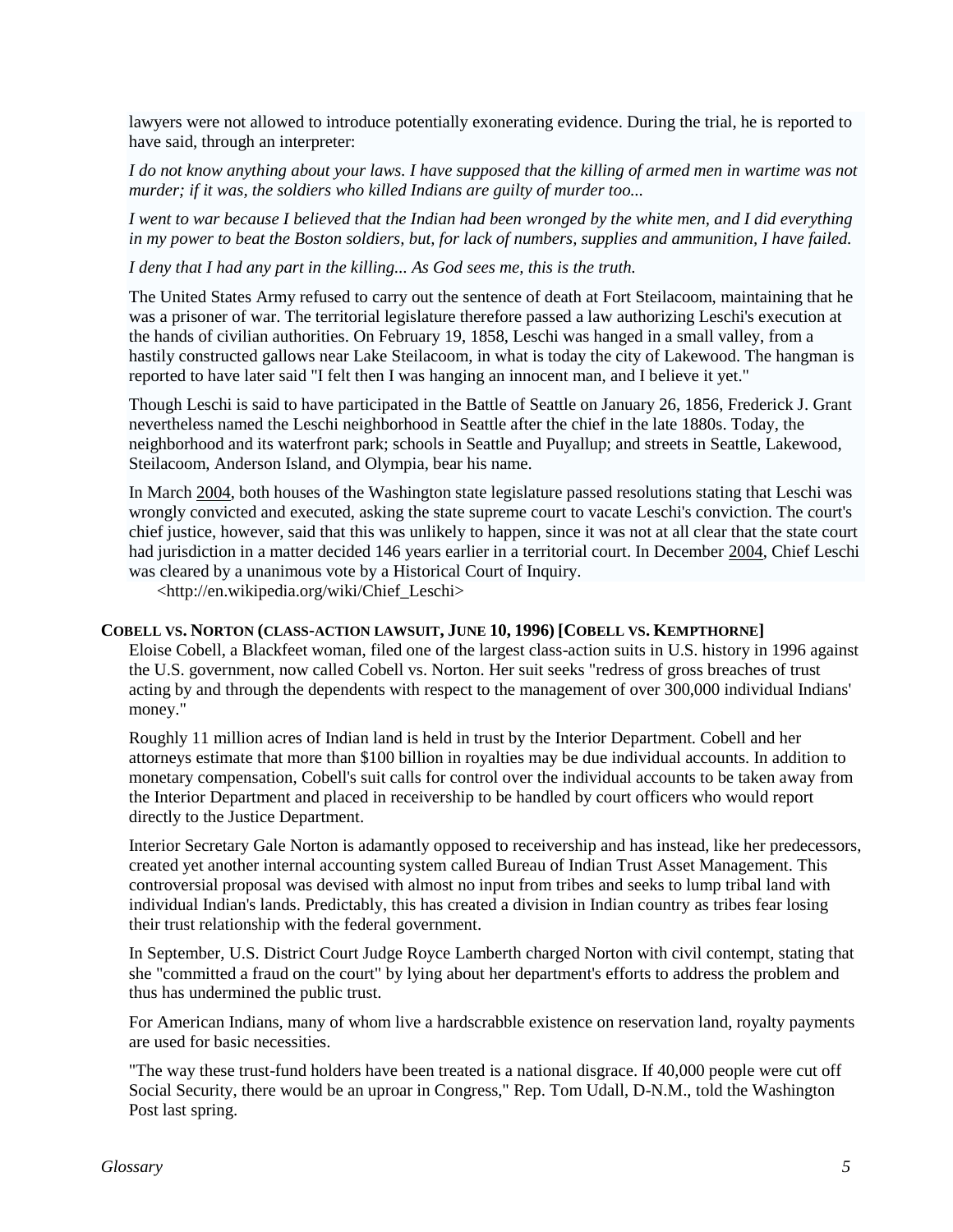To really tell the Indian trust fund story, we have to take a walk into 19<sup>th</sup> century America. In response to the never-ending hunger for land by white settlers and entrepreneurs, the U.S. government enacted the Dawes Act in 1887. This policy sought to break up Indian land holdings by allotting small parcels of land, 80 acres to 160 acres, to individual Indians who had already been pushed from their land onto reservations through treaties.

The government, as trustee, then took legal charge of the parcels and established the Individual Indian Money (IIM) trust to manage and collect revenues generated by mining, oil, timber, grazing and other interests. The money was then to have been distributed to the allottees and their heirs.

There was trouble from the very start. The trust was handled in a sloppy and criminal manner. There have been numerous allegations over the years that large oil, gas and coal interests may have received special deals from the Bureau of Indian Affairs for use of Indian lands. Some revenues were not collected, or if collected, distributed in a spurious manner.

Despite several court-ordered attempts at reform, the system continues to be hopelessly incompetent. In the words of Judge Lamberth's recent opinion, the Interior Department's handling of the funds "has served as the gold standard for mismanagement by the federal government for more than a century."

"They made us many promises, more than I can remember. But they kept but one; they promised to take our land and they took it," said Lakota Chief Red Cloud in recounting his people's dealings with the white government's representatives.

American Indians and their supporters are closely watching the outcome of Cobell vs. Norton. We are hoping that, for once, these words do not continue to describe the dealings of the U.S. government with Indian people.

<http://www.indiantrust.com/index.cfm?FuseAction=Editorials.ViewDetail&Editorial\_id=1&Month= 12&Year=2002>

## **COLONIALISM**

Colonialism is the extension of a nation's [sovereignty](http://en.wikipedia.org/wiki/Sovereignty) over territory beyond its borders by the establishment of either settler colonies or administrative dependencies in which indigenous populations are directly ruled or displaced. Colonizers generally dominate the resources, labor, and markets of the colonial territory and may also impose socio-cultural, religious and linguistic structures on the conquered population.

<http://en.wikipedia.org/wiki/Colonialism>

#### **COMMODITY FOODS**

The Food Distribution Program on Indian Reservations (FDPIR) provides commodity foods to lowincome Native American families and elderly people residing on or near Indian reservations. [Note the lack of fresh vegetables, fruit, and milk.]

| <b>USDA FDPIR FOODS AVAILABLE FOR 2006*</b> |                            |                                  |                     |  |
|---------------------------------------------|----------------------------|----------------------------------|---------------------|--|
| <b>FDPIR</b><br><b>COMMODITY</b>            | <b>PACK</b><br><b>SIZE</b> | <b>FDPIR</b><br><b>COMMODITY</b> | <b>PACK</b><br>SIZE |  |
|                                             |                            |                                  |                     |  |
| $GROUP(A) -$                                |                            | Potatoes, Sliced (A170)          | $24/15.5$ oz cans   |  |
| <b>VEGETABLES</b>                           |                            | Potatoes, Dehydrated (A196)      | 12/1 lb packages    |  |
| Beans, Green (A059)                         | $24/15.5$ oz cans          | Pumpkin (A164)                   | $24/15.5$ oz cans   |  |
| Beans, Lt Red Kid 300 (A076)                | $24/15.5$ oz cans          | Spaghetti Sauce (A236)           | $24/15.5$ oz cans   |  |
| Beans, Refried (A093)                       | $24/15.5$ oz cans          | Spinach (A167)                   | $4/15.5$ oz cans    |  |
| Beans, Vegetarian (A090)                    | $24/15.5$ oz cans          | <b>Sweet Potatoes</b>            | $24/15.5$ oz cans   |  |
| Carrots (A098)                              | $24/15.5$ oz cans          | Tomatoes Diced (A234)            | $24/15.5$ oz cans   |  |
| Corn, Cream (A122)                          | $24/15.5$ oz cans          | Tomato Sauce (A244)              | $24/15.5$ oz cans   |  |
| Corn, Whole Kernel (A119)                   | $24/15.5$ oz cans          | Tomato Soup low salt (A219)      | $24/10.5$ cans      |  |
| Peas $(A144)$                               | $24/15.5$ oz cans          | Veg Mix $(A057)$                 | $24/15.5$ oz cans   |  |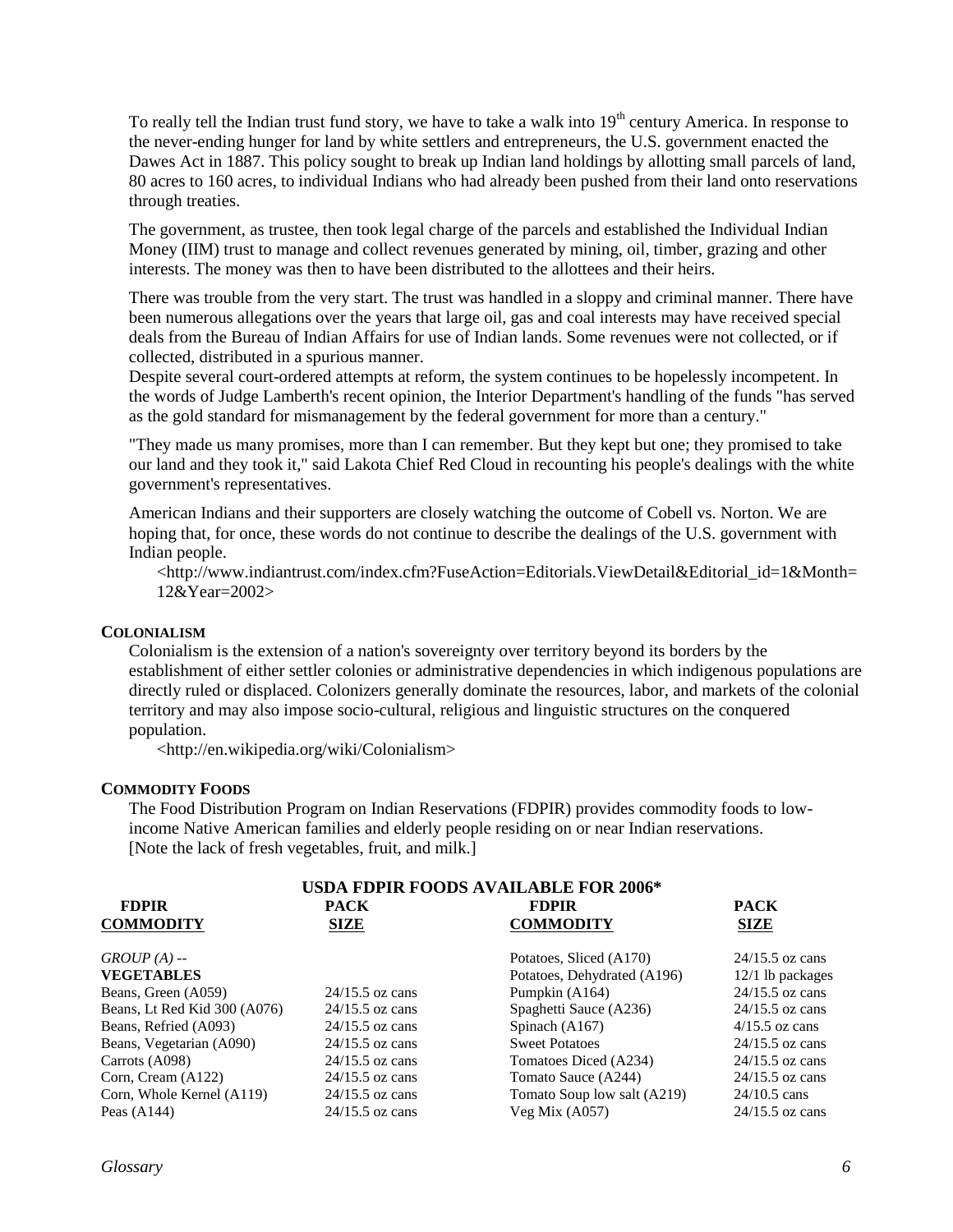| <b>JUICES</b>                |                    | Builaio, Frozen, Ground (<br>Ham, Frozen (A669) |
|------------------------------|--------------------|-------------------------------------------------|
| Apple Juice (A282)           | $12/46$ oz cans    |                                                 |
| Cranapple Juice (A279)       | $12/46$ oz cans    | $GROUP(B)$ --                                   |
| Grape Juice 46 (A284)        | 12/46 oz cartons   | <b>DAIRY &amp; GRAINS</b>                       |
| Grape J (A285)               | $12/46$ oz cans    | Butter, Print (050)                             |
| Orange Juice (A300)          | $12/46$ oz cans    | Shortening (B720)                               |
| Pineapple Juice (A286)       | $12/46$ oz cans    | Bakery Mix (B367)                               |
| Tomato Juice (A290)          | $12/46$ oz cans    | Spaghetti (B835)                                |
|                              |                    | Bakery Mix, Lowfat (B368                        |
| <b>FRUIT</b>                 |                    | Vegetable Oil (B666)                            |
| Apricots (A353)              | $24/15.5$ oz cans  | Cheese, Process (B064)                          |
| Applesauce (A351)            | 24/15.5 oz cans    | Cheese, Blend (B119)                            |
| Fruit Cocktail (A403)        | $24/15.5$ oz cans  | Cornmeal, Yellow                                |
| Peaches (A411)               | 24/15.5 oz cans    | Crackers Unsalted (B370)                        |
| Pears (A437)                 | 24/15.5 oz cans    | Egg Noodles (B424)                              |
| Pineapple (A446)             | $24/20$ oz cans    | Evaporated Milk (B117)                          |
| Dried Plums (A489)           | 24/1 lb package    | Farina (B160)                                   |
| Raisins (A501)               | 24/15 oz package   | Flour, All Purpose (B182)                       |
|                              |                    | Flour, Whole Wheat (B352                        |
| <b>DRY BEANS</b>             |                    | Instant Nonfat Dry Milk (I                      |
| Beans, Great Northern (A917) | 12/2 lb packages   | Macaroni (B425)                                 |
| Beans, Lima (A912)           | 12/2 lb packages   | Macaroni and Cheese (B43                        |
| Beans, Pinto (A914)          | 12/2 lb packages   | Oats (B437)                                     |
|                              |                    | Peanut Butter (B474)                            |
| <b>MEATS</b>                 |                    | Peanuts, Roasted (B501)                         |
| Beef, Canned (A610)          | $24/29$ oz cans    | Rice L 30/2 (B528)                              |
| Beef, Frozen Ground (A609)   | $40/1$ lb pkg      |                                                 |
| Beef Stew, Canned (A590)     | $24/24$ oz cans    | Ready-To Eat Cereals:                           |
| Chix Cut Up 4 lb (A557)      | 12/4 lb packages   | Cereal WB Flakes 14 (B87                        |
| Luncheon Meat, canned (A617) | $24/30$ oz cans    | Cereal WB Flakes 17 (B85                        |
| <b>FDPIR</b>                 | <b>PACK</b>        | Cereal Corn Flk 18 (B878)                       |
| <b>COMMODITY</b>             | <b>SIZE</b>        | Cerl Crn Flk 18 (B879)                          |
|                              |                    | Cereal Crn & Rice 12 (Squ                       |
| Tuna, Canned (A743)          | $24/12$ oz cans    | Cereal Oats 15 (Circles) (E                     |
| Turkey, Canned (A554)        | $24/29$ oz cans    |                                                 |
|                              |                    | Cereal Rice RTE 13.5 (Cri                       |
| <b>MISCELLANEOUS</b>         |                    | Cereal Rice (Crisps) (B858                      |
| Syrup, Corn (A258)           | $12/24$ oz bottles | Cereal Corn 16 (Squares) (                      |
| Egg Mix $(A570)$             | 48/6 oz packages   |                                                 |
|                              |                    | <i>*Purchases are subject to</i>                |

**SPECIALITY ITEMS (Subject to available funds)** Bison Stew, Canned (A611) 24/24 oz. cans

Vegetable Soup low salt (A218) 24/10.5 cans

# **COUNCIL see LIBC**

**CURTIS ACT OF 1908**

"An act for the protection of the people of the Indian Territory and for other purposes," the Curtis Act abolished tribal courts, overturned some existing treaty agreements, and gave the Interior Department control over mineral leases on Indian land. Coincidentally Chairman Charles Curtis (later to be Vice-President under Herbert Hoover), who was 1/8 Kaw, had reinstated his name on tribal rolls the previous year and was able to use his position on the Committee to calculate the benefits he would receive from the government allotment to the tribe. In 1902 he drafted and helped pass the Kaw Allotment act, which by chance gave him title to Kaw land in Oklahoma.

<http://www.juntosociety.com/vp/curtis.html>

Bison, Frozen (A634) 20/2 lb. packages<br>Buffalo, Frozen, Ground (A635) 20/2 lb packages

 $36/1$  lb cartons

 $20/2$  lb packages  $12/3$  lb carton

 $12/3$  lb cans  $6/5$  lb bags 12/2 lb packages  $8)$  6/5 lb bags 8/48 oz bottles  $6/5$  lb loaves  $6/5$  lb sliced (B138) 8/5 lb bags  $12/16$  oz boxes 12/1 lb packages  $24/12$  oz cans  $24/14$  oz boxes  $8/5$  lb bags  $8/5$  lb bags B095) 12/25.6 oz pkg  $24/1$  lb packages  $M_0$  12/26 oz packages  $12/42$  oz tube  $12/18$  oz jars 24/12 oz packages 30/2 lb packages

boxes  $(6)$  14/17.3 oz  $(9)$  14/17.3 oz  $12/18$  oz  $12/18$  oz  $uares)$  (B855) 14/12 oz  $(3853)$  12/15 oz

 $\text{Lsps}$  (B856) 12/13.5 oz  $\overline{8}$ ) 14/13.5 oz (B851) 14/16 oz

*market conditions. The list is not updated to include bonus commodities.*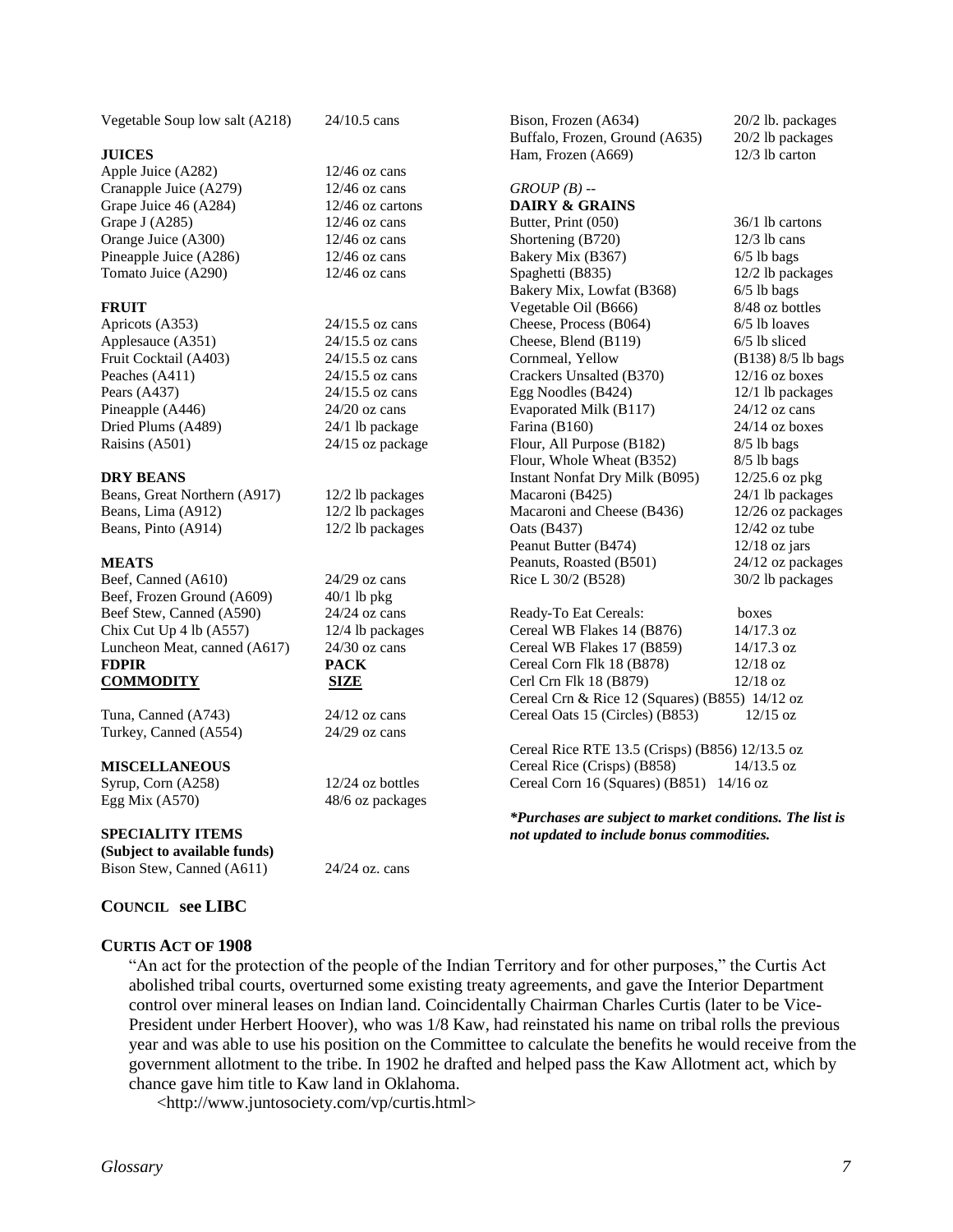#### **DAWES ACT, OR THE GENERAL ALLOTMENT ACT OR DAWES SEVERALTY ACT OF 1887**

This was one of the most significant federal statutes ever enacted. It was, "the first comprehensive proposal attempting to replace tribal consciousness with an understanding of the value of private property" (McDonnell, *The Dispossession of the American Indian*). And, although Congress' intent was perceived as basically honorable--many Americans felt integrating Indians into white society was a moral responsibility--the implementation of the act ushered in one of the most shameful eras of federal Indian policy.

Authority was delegated to the Bureau of Indian Affairs to allot parcels of tribal land to individual Indians—160 acres to each family head, 80 acres to a single person over 18 years of age. Each individual allotment would remain in trust (therefore exempt from state tax or other state laws) for 25 years, although the Burke Act of 1906 could shorten that period. The Secretary of Interior was given the authority to issue "patents" prior to the end of the trust period if an allottee demonstrated "competence" in managing his or her affairs (see Self-determination Era). Sixty percent of those who received early patents sold their lands immediately, leaving many Indians landless on their own reservations.

Subsequently, large areas of tribal land not allotted were then opened for homesteading by non-Indians. Compensation was made to the tribes for the sale of these "surplus" lands, but the primary effect was that Indian landholdings decreased from 138 million acres in 1887 to just 48 million acres by 1934, a total loss of 90 million acres. Another effect was the "checkerboard" pattern of ownership by tribes, individual Indians, and non-Indians, causing serious jurisdiction and management problems.

<http://www.skc.edu/netbook/07-assimilation.htm>

## **DISCOVERED**

Seen or known of for the first time.

<http://www.webster.com/dictionary/discovered>

"These old people [in burial grounds] weren't discovered; they were disturbed. We weren't discovered; we were disrupted."

Ralph Tom

## **DOMINANT CULTURE**

Culture of the social or political group that holds the most power and influence in a society. [<highered.mcgraw-hill.com/sites/0072486694/student\\_view0/glossary.html>](http://www.google.com/url?sa=X&start=0&oi=define&q=http://highered.mcgraw-hill.com/sites/0072486694/student_view0/glossary.html)

#### **ESCHEAT**

Escheat is the reversion of the property of a deceased person to the government when there are no legal heirs. In the Indian Land Consolidation Act of 1983, the government proposed that seemingly insignificant fractional interests in allotted land—no more than 2 percent of the total acreage in an allotted tract earning less than \$100 in the year prior to the owner's death—be reverted to the tribal government regardless of whether the Indian owner had a will describing his or her legal heirs. This was called "forced escheat". The Supreme Court found this type of escheat a violation of the Federal Constitution's Fifth Amendment. <http://www.indianlandtenure.org/ILTFallotment/glossary/terms.htm#escheat>

#### Fee Simple

The most basic form of ownership. The owner holds title and control of the property. The owner may make decisions about the most common land use or sale without government oversight.

In Indian country, however, whether the owner of fee simple land is Indian or non-Indian is a factor in deciding who has jurisdiction over the land. Due to the checkerboarding of Indian reservations, different governing authorities - such as county, state, federal, and tribal governments – may claim the authority to regulate, tax, or perform various activities within reservation borders based on whether a piece of land is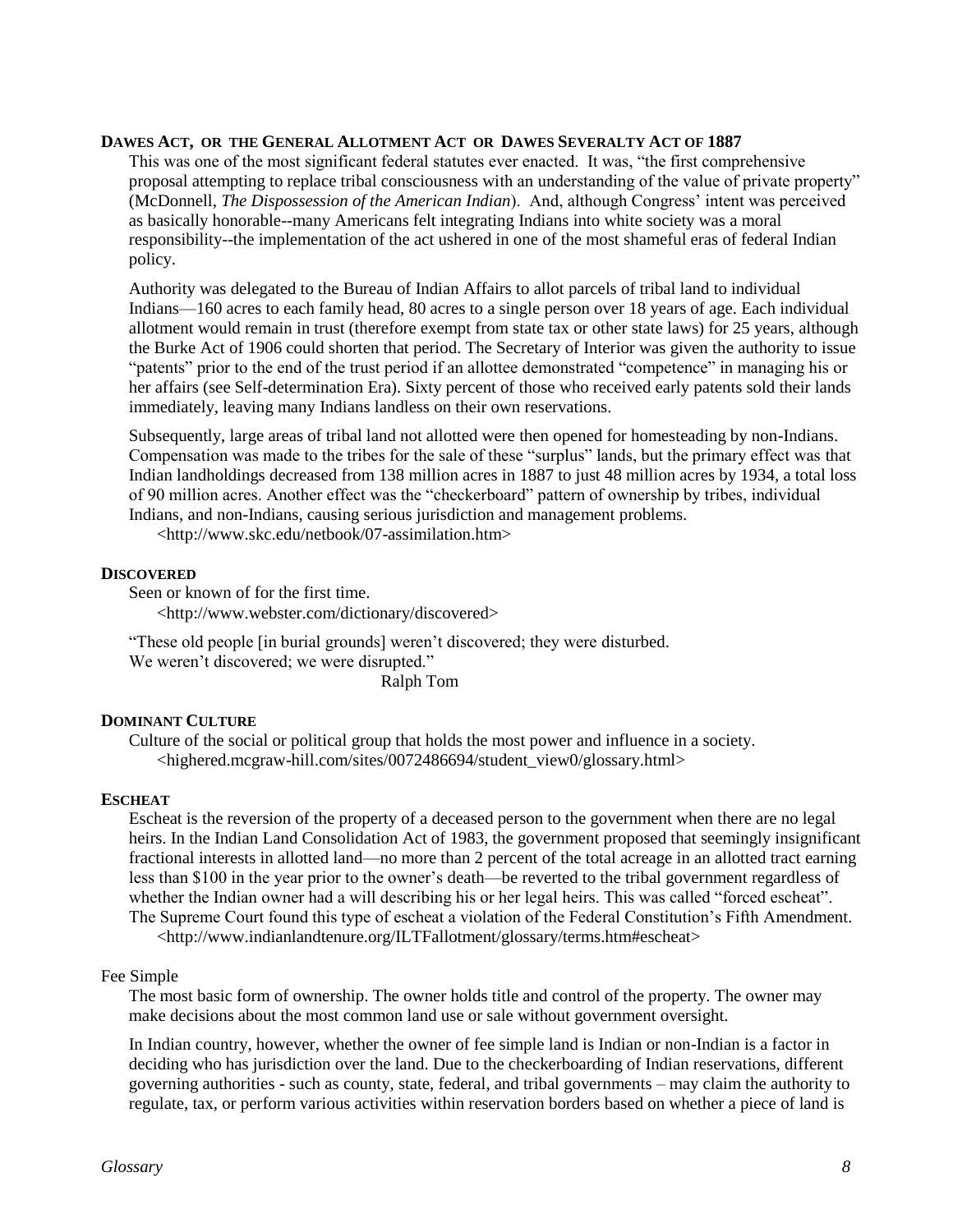Indian or non-Indian owned. These different claims to jurisdictional authority often conflict. The case law relevant to jurisdiction on these lands is complex and on some points inconsistent and unsettled. <http://www.indianlandtenure.org/ILTFallotment/glossary/terms.htm#feesimple>

## **FEE-TO-TRUST CONVERSION**

Original allotted trust lands that were transferred to fee status by the allottee or the BIA under the "forced fee" patent era can be returned to trust status in a fee-to-trust conversion if still owned by an Indian. Or, tribes or individual Indians can initiate the process on fee lands they already own or lands they acquire. This process usually takes more than a year and often requires an individual Indian to either declare him or herself legally "incompetent" to manage his or her lands or show other compelling reasons for reestablishing the trust relationship.

<http://www.indianlandtenure.org/ILTFallotment/glossary/terms.htm#feetotrustconversion>

## FIVE CIVILIZED TRIBES (see also INDIAN REMOVAL ACT OF 1830 which led to the "TRAIL OF TEARS") THE CHEROKEE INDIANS

The Cherokee Indians live in many parts of the United States, but more than 100,000 live in parts of Oklahoma. In the 1800's, the Cherokee Nation was one of the strongest Indian tribes in the United States.

Cherokees were considered one of the "Five Civilized Tribes," because they began to adopt the economic and political structure of the white settlers in the early 1800's. They owned large plantations and some even kept slaves. The Cherokee Nation was a form of republican government. A Cherokee Indian named Sequoia introduced a system of writing for the Cherokee language in 1821.

White settlers began to protest the Cherokee's right to own land in the early 1800's. They demanded that the Cherokee Nation be moved west of the Mississippi to make room for white settlers. Some members of the Cherokee Nation signed treaties with the government in 1835 agreeing to move to Indian Territory in Oklahoma. Most of the tribe did not want to be relocated so they opposed the treaty, but were forced to move to the Indian Territory in the winter of 1838-1839. More than 17,000 Cherokees marched the Trail of Tears from their homes to Oklahoma, during which over 4,000 Cherokees died. Even though most of the Cherokee Nation had been forced to move, more than a 1,000 Cherokee escaped and remained in the Great Smoky Mountains in Tennessee and North Carolina. These tribes became known as the Eastern Band of Cherokee.

The Cherokee who went west reformed their political system, and set up schools and churches. But all this was halted in the late 1800's when Congress voted to abolish the Cherokee Nation to open yet more land for settlement by whites. Today most of the Cherokee remain in northeastern Oklahoma, where they have reestablished their form of government.

#### CHICKISAW INDIANS

The Chickisaw Indian tribe lived in western Tennessee and Kentucky, northwestern Alabama, and northern Mississippi before they were relocated to Oklahoma by the Indian Removal Act of 1830.

Chickisaws lived in several small villages with one-room log cabins. The people supported each other by trading with other tribes, fishing, farming, and hunting. Each village was headed by a chief.

The Chickisaw Indians were known as fierce warriors. They fought for Great Britain against France and Spain for control of the southern United States. They also fought with the British against the colonists in the Revolutionary War (1775-1783). During the Civil War (1861-1865), the tribe fought for the Confederacy.

In 1837 the tribe was relocated to the Indian Territory in Oklahoma by the Federal Government. About 5,300 Chickisaw descendants live in Oklahoma. They have a Democratic government in which they elect their leaders for the welfare of the tribe.

#### CHOCTAW INDIANS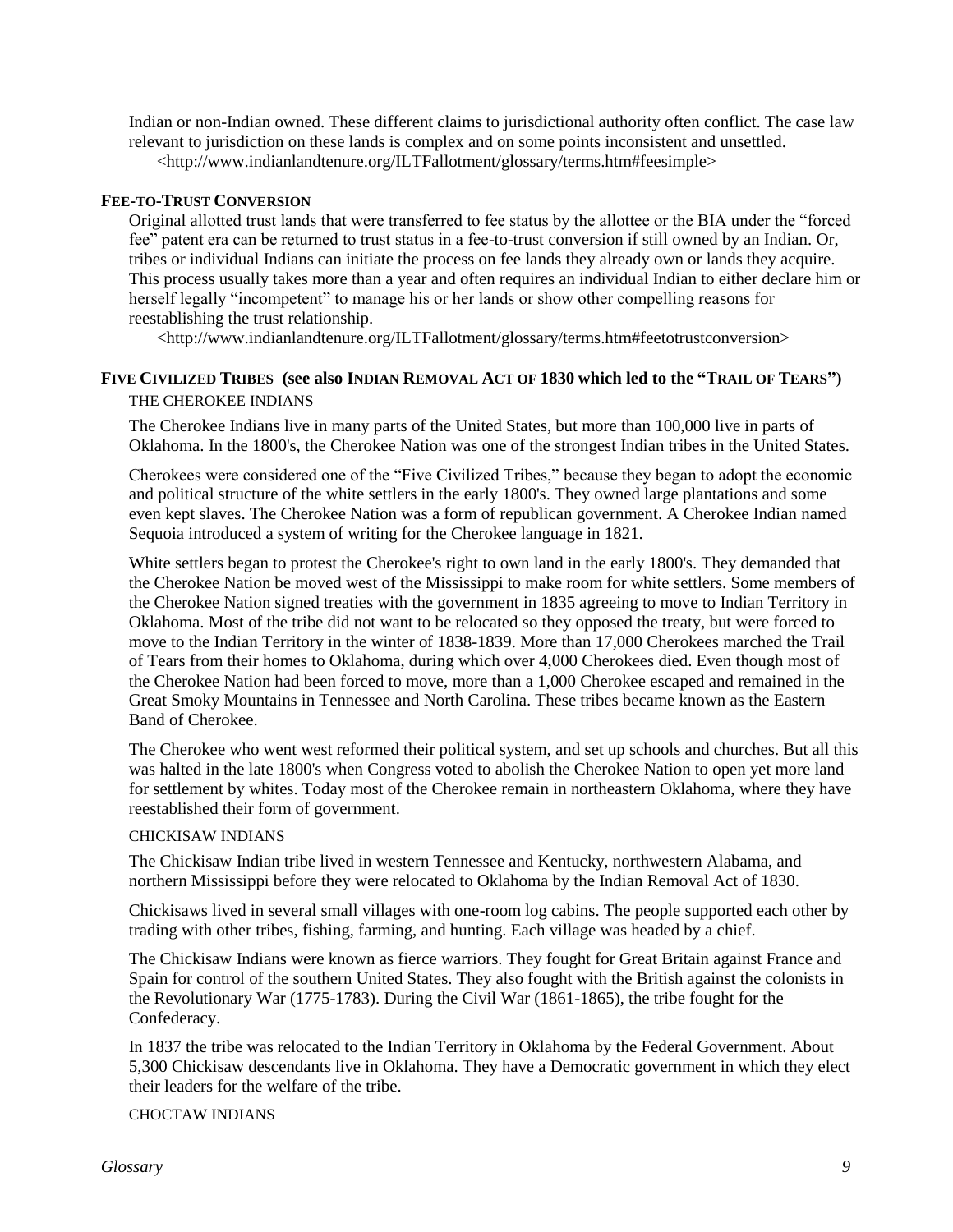The Choctaw tribe originated in Alabama and Mississippi. They believed in their cultural ways, and hunted, farmed, and traded with other tribes to support themselves. They celebrate their crops with their chief religious ceremony which is a harvest celebration called the Green Corn Dance. One of their legends states that the Choctaw Indian tribe was created at a sacred mount called Nanih Waiya, near Noxapater, Mississippi.

After fierce fighting with the United States Army, the Choctaws were forced to sign the Treaty of Dancing Rabbit Creek, exchanging their land for an assigned portion of Indian Territory in what is now Oklahoma. In the early 1830's, over 14,000 Choctaws moved to the Indian Territory in several groups; however, over 5,000 Choctaws remained in Mississippi.

The Choctaws who moved to the Indian Territory established their own way of life. They established schools and an electoral form of government. In the Civil War, the Choctaw Indians fought on the side of the Confederacy; when the south was defeated, they were forced to give up much of their land. Their tribal governments were dissolved by 1907, when Oklahoma became a state. In 1970 when they were recognized by congress and formed their own government. Today, many Choctaws are farmers. About 11,000 still live in Oklahoma; nearly 4,000 still live in Mississippi as a separate tribe.

## CREEK INDIANS

The Creek Indians once resided in what is now Alabama and Georgia. In the 1800's, the Creeks fought settlers who wanted their lands in the first and second Creek Wars. They were great warriors; however after the Battle of Horseshoe Bend, the Creeks were forced to sign a Treaty giving up their land. In the 1830's, they were forced to move to the Indian Territory in what is now Oklahoma, receiving very little payment for their lands.

Much of the Oklahoma land allotted to them was of little value. In 1890, a series of laws broke up many tribal landholdings, and lots were sold to individual Creeks. Today, many of the 20,000 Creek Indians live in Oklahoma. The Muskogee and the Alabama are the largest Creek tribes; they live north of the other Creek tribes and are called Upper Creeks. The Lower Creeks are the Yuchi and Hitichi tribes.

#### SEMINOLE INDIANS

The Seminole Indians, originally one of the Creek tribes, moved out of Alabama and Georgia into Florida in the 1700's. They opposed the U.S. government's acquisition of Florida in 1819, after which they were forced to sell their land to the government and move to the Oklahoma Indian Territory along with the other southeastern tribes. In 1832, a small group of Seminole leaders signed a treaty and promised to relocate, splitting the tribe. Those who remained fled into Florida swamps where they fought the Second Seminole war (1835-1842) in which 1,500 American men died. The Seminole leader, Osceola, was seized and imprisoned by the U.S. Army during peace talks under a flag of truce. Osceola died in prison in 1838. After the war, most Seminoles moved to the Indian Territory, though a small group remained hidden in the Florida swamps.

<www.historicaldocuments.com/IndianRemovalAct.htm>

## **FORCED FEE PATENTS**

A forced fee patent is a trust-to-fee conversion without the request, consent, or knowledge of the landowner. This conversion was allowed by the Burke Act of 1906. Since land that was once in trust became taxable after the issuance of the forced fee patent by the Secretary of the Interior, 27,000,000 acres of allotments were lost through tax foreclosure sales. This was particularly the case with Indians who were serving in the military who were unaware that their land status had changed and taxes were due. <http://www.indianlandtenure.org/ILTFallotment/glossary/terms.htm#forcedfeepatents>

## **GENERAL ASSISTANCE (GA)**

Lummi GA provides some funding for Lummi NWIC students.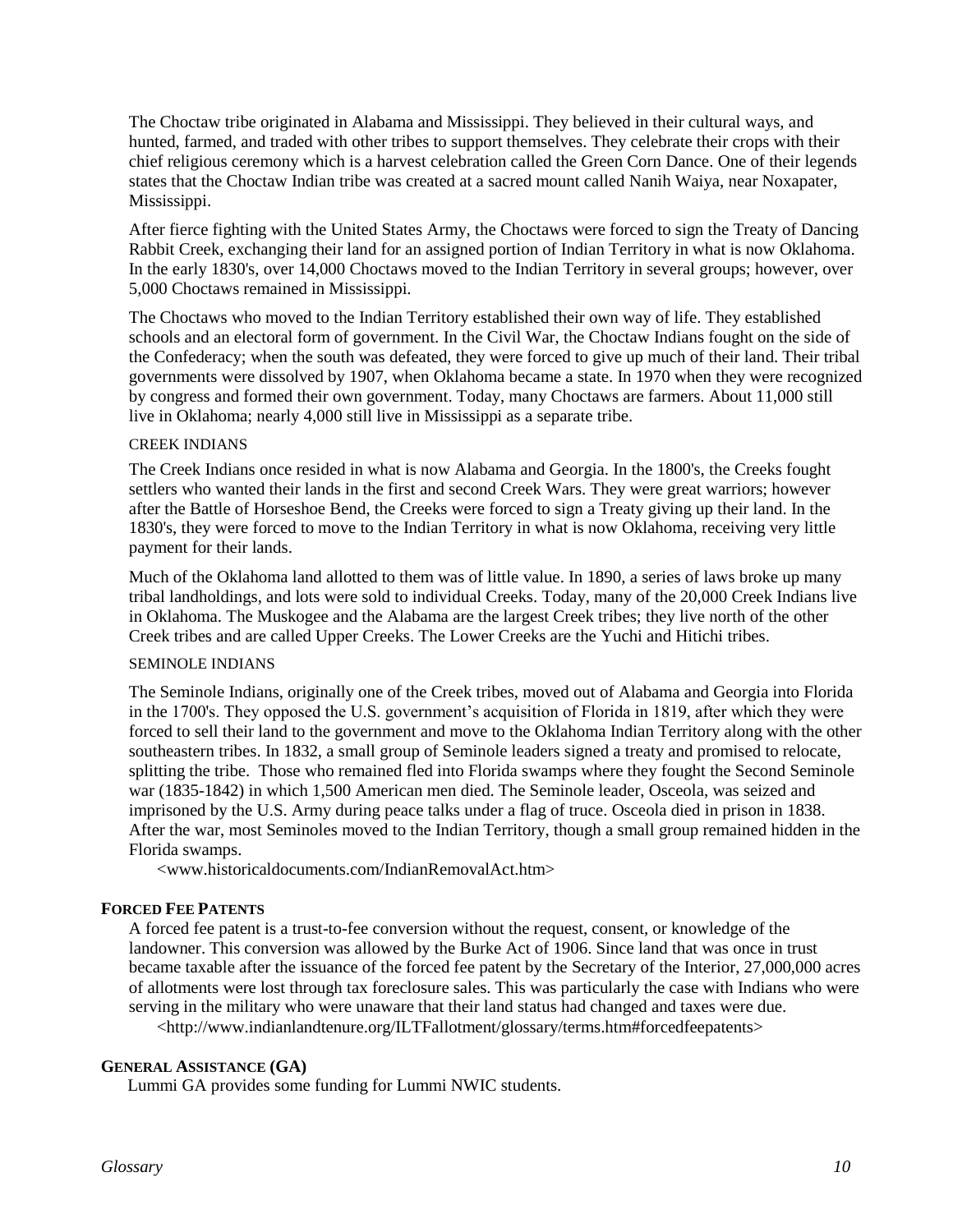## **FRACTIONATION (OR, FRACTIONATED TITLES)**

Fractionated land is an allotment owned by more than one owner. The fractionation of land was caused by the way the General Allotment Act dictated how lands would pass from one generation to another. After an Indian allottee died, the ownership of the lands would be given to his or her heirs but the land parcel would remain intact. As these owners died, the ownership in the land would again be divided among their relatives, thus compounding over and over the number of ownership interests in a parcel of land. These single pieces of land often have hundreds of owners, which makes it difficult for any one of the owners to use the land (i.e. for farming or building a home). By law, a majority of owners must agree to a particular use of land.

[<http://www.indianlandtenure.org/ILTFallotment/glossary/terms.htm#triballyownedland>](http://www.indianlandtenure.org/ILTFallotment/glossary/terms.htm#triballyownedland)

## **GENERAL ALLOTMENT ACT** see DAWES ACT

#### **GENOCIDE**

After the Nazi-perpetrated Holocaust during World War II, genocide was defined (in part) as a crime "committed with intent to destroy, in whole or in part, a national, ethnical, racial or religious group, as such." Does *genocide* apply to the experience of the indigenous peoples of the New World?

Some scholars believe that it does. Historian David Stannard, for example, has argued that "The destruction of the Indians of the Americas was, far and away, the most massive act of genocide in the history of the world." Stannard believes that the natives of the Americas were deliberately and systematically exterminated over the course of several centuries, and that the process continues to the present day. Stannard estimates that almost 100 million American indigenous people have been killed in what he calls the *American Holocaust*.

Stannard's claim of 100 million deaths has been disputed because he does not cite any demographic data to support this number, and because he makes no distinction between death from violence and death from disease. Noble David Cook considers books such as Stannard's—a number of which were released around the year 1992 to coincide with the 500th anniversary of the Columbus voyage—to be an unproductive return to Black Legend-type explanations for depopulation. In response to Stannard's figure, political scientist R. J. Rummel has instead estimated that over the centuries of European colonization about 2 million to 15 million American indigenous people were the victims of what he calls *democide* (the murder of any person or people by a government, including genocide, politicide, and mass murder.) "Even if these figures are remotely true," writes Rummel, "then this still make this subjugation of the Americas one of the bloodier, centuries long, democides in world history."

While no mainstream historian denies that death and suffering were unjustly inflicted by a number of Europeans upon a great many American natives, many argue that genocide, which is a crime of intent, was not the intent of European colonization. Historian Stafford Poole wrote: "There are other terms to describe what happened in the Western Hemisphere, but genocide is not one of them. It is a good propaganda term in an age where slogans and shouting have replaced reflection and learning, but to use it in this context is to cheapen both the word itself and the appalling experiences of the Jews and Armenians to mention but two of the major victims of this century."

Therefore, most mainstream scholars tend not to use the term "genocide" to describe the overall depopulation of American natives. However, a number of historians, rather than seeing the whole history of European colonization as one long act of genocide, do cite specific wars and campaigns which were arguably genocidal in intent and effect. Usually included among these are the Pequot War and campaigns waged against tribes in California starting in the 1850s.

#### …………

The population of North America prior to the first sustained European contact in 1492 is a matter of active debate. Various estimates of the pre-contact Native population of the continental U.S. and Canada range from 1.8 to over 12 million. Over the next four centuries, their numbers were reduced to about 237,000 as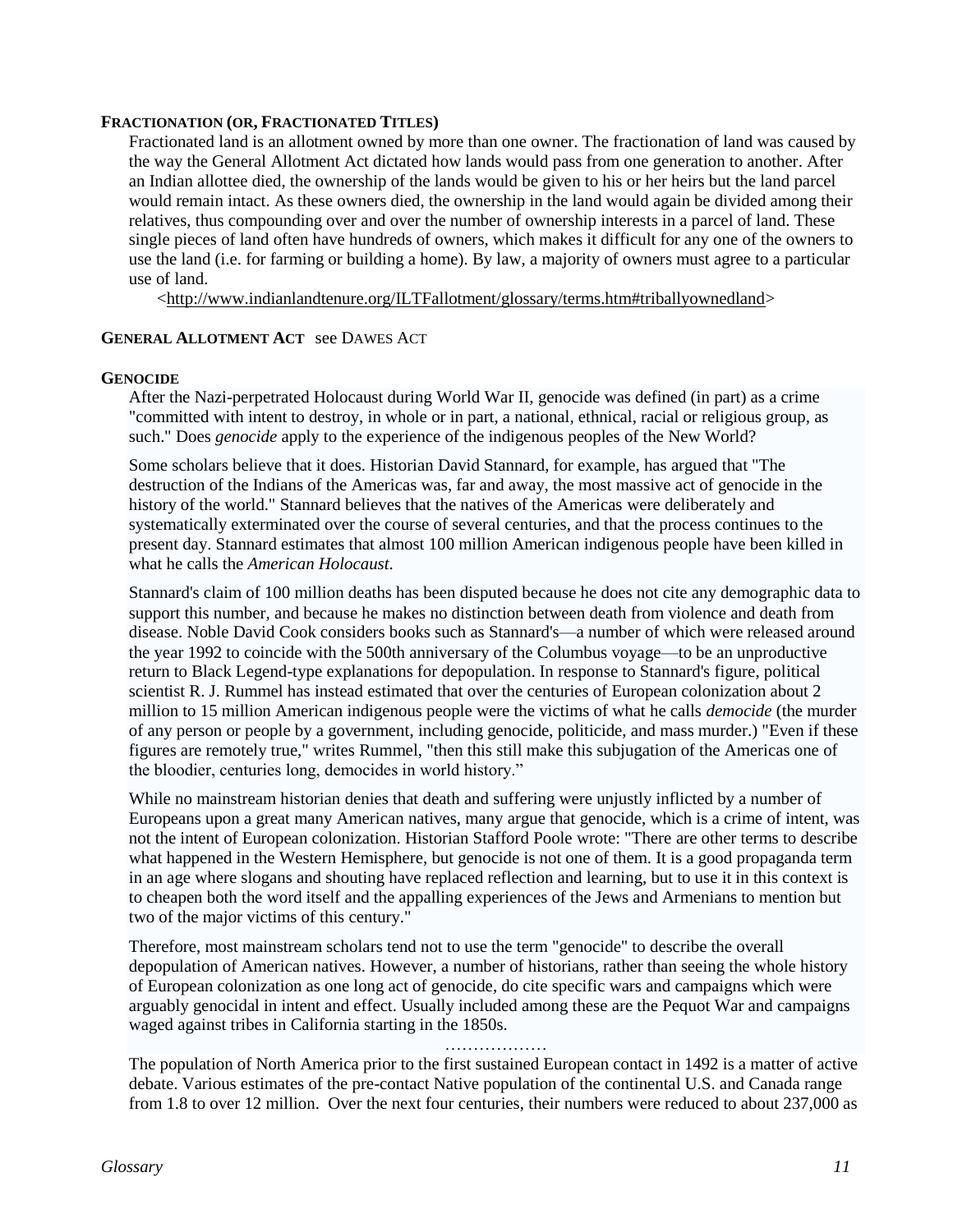Natives were almost wiped out. Author Carmen Bernand estimates that the Native population of what is now Mexico was reduced from 30 million to only 3 million over four decades. Peter Montague estimates that Europeans once ruled over 100 million Natives throughout the Americas.

European extermination of Natives started with Christopher Columbus' arrival in San Salvador in 1492. Native population dropped dramatically over the next few decades. Some were directly murdered by Europeans. Others died indirectly as a result of contact with introduced diseases for which they had no resistance -- mainly smallpox, influenza, and measles.

Later European Christian invaders systematically murdered additional Aboriginal people, from the Canadian Arctic to South America. They used warfare, death marches, forced relocation to barren lands, destruction of their main food supply -- the Buffalo -- and poisoning. Some Europeans actually shot at Indians for target practice.

Oppression continued into the 20th century, through actions by governments and religious organizations that systematically destroyed Native culture and religious heritage. One present-day byproduct of this oppression is suicide. Today, Canadian Natives have the highest suicide rate of any identifiable population group in the world. Native North Americans are not far behind.

The genocide against American Natives was one of the most massive, and longest lasting genocidal campaigns in human history. It started, like all genocides, with the oppressor treating the victims as subhumans. It continued until almost all Natives were wiped of the face of the earth, along with much of their language, culture and religion.

We believe that:

• Only the mass murder of European Jews by Christians from 306 to 1945 was of longer duration.

• Only the [mass murder by the government of the USSR of about 41 million of its citizens \(](http://www.religioustolerance.org/genocide2.htm)1917 to 1987), and by the government of China of about 35 million of its citizens (1949 to 1987) may have involved greater loss of life.

"*By then [1891] the native population had been reduced to 2.5% of its original numbers and 97.5% of the aboriginal land base had been expropriated....Hundreds upon hundreds of native tribes with unique languages, learning, customs, and cultures had simply been erased from the face of the earth, most often without even the pretense of justice or law.*" Peter Montague

<http://www.religioustolerance.org/genocide5.htm>

## **HISTORY**

A chronological record of significant events (as affecting a nation or institution) often including an explanation of their causes [as written by the conquerors].

<http://www.webster.com/cgi-bin/dictionary>

## **HY'SHQE**

The Lummi (and some neighboring tribes') expression for "Thank you."

## **HY'SHQE SIAM**

The Lummi (and some neighboring tribes') expression for "Thank you, respected people."

## **INDIAN GAMING REGULATORY ACT OF 1988**

The Indian Gaming Regulatory Act is a United States federal law, which establishes the jurisdictional framework that presently governs Indian gaming.

The Act establishes three classes of games with a different regulatory scheme for each.

Class I gaming is defined as traditional Indian gaming and social gaming for minimal prizes. Regulatory authority over class I gaming is vested exclusively in tribal governments.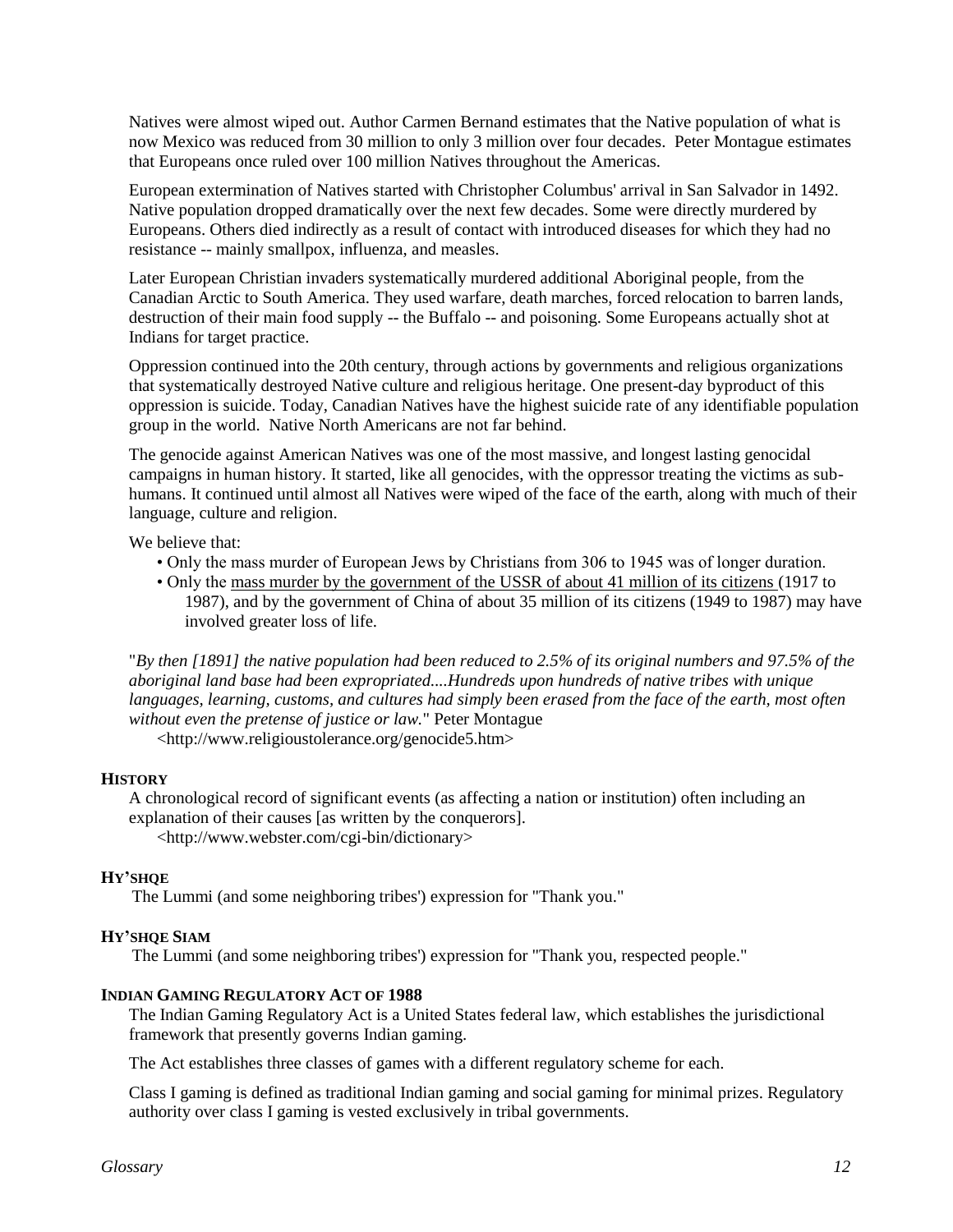Class II gaming is defined as the game of chance commonly known as bingo (whether or not electronic, computer, or other technological aids are used in connection therewith) and if played in the same location as the [bingo,](http://www.answers.com/topic/bingo-disambiguation) pull tabs, punch board, tip jars, instant bingo, and other games similar to bingo. Class II gaming also includes non-banked [card games,](http://www.answers.com/topic/card-game-1) that is, games that are played exclusively against other players rather than against the house or a player acting as a bank. The Act specifically excludes slot machines or electronic facsimiles of any game of chance from the definition of class II games. Tribes retain their authority to conduct, license, and regulate class II gaming so long as the state in which the Tribe is located permits such gaming for any purpose and the Tribal government adopts a gaming ordinance approved by the Commission, Tribal governments are responsible for regulating class II gaming with Commission oversight.

The definition of class III gaming is extremely broad. It includes all forms of gaming that are neither class I nor II. Games commonly played at [casinos,](http://www.answers.com/topic/casino) such as [slot machines,](http://www.answers.com/topic/slot-machine) [blackjack,](http://www.answers.com/topic/blackjack) [craps,](http://www.answers.com/topic/craps) an[d roulette,](http://www.answers.com/topic/roulette) would clearly fall in the class III category, as well as wagering games and electronic facsimiles of any game of chance. Generally, class III is often referred to a casino-style gaming. As a compromise, the Act restricts Tribal authority to conduct class III gaming.

Before a Tribe may lawfully conduct class III gaming, the following conditions must be met: (1) The Particular form of class III gaming that the Tribe wants to conduct must be permitted in the state in which the tribe is located; (2) The Tribe and the state must have negotiated a compact that has been approved by the Secretary of the Interior, or the Secretary must have approved regulatory procedures; and (3) The Tribe must have adopted a Tribal gaming ordinance that has been approved by the Chairman of the Commission.

The regulatory scheme for class III gaming is more complex than a casual reading of the statute might suggest. Although Congress clearly intended regulatory issues to be addressed in Tribal State compacts, it left a number of key function in federal hands, including approval authority over compacts, management contracts, and Tribal gaming ordinances. Congress also vested the Commission with broad authority to issue regulations in furtherance of the purposes of the Act. Accordingly, the Commission plays a key role in the regulation of class II and III gaming.

The Act provides the FBI with federal criminal jurisdiction over Indian gaming establishments, including those located on reservations under state criminal jurisdiction. Since the inception of IGRA, the FBI has devoted limited investigative resources to Indian gaming violations. Meanwhile, the Indian Gaming industry has grown from one that produced nearly \$100 million in total revenues in its first year, to one that exceeds \$14.5 billion annually; a total that exceeds the combined gaming revenues of Las Vegas and Atlantic City. This growth, coupled with confusing jurisdictions and limited regulatory resources, has generated great concern over the potential for large-scale criminal activity and influence in the Indian gaming industry. Recent allegations of large-scale fraud and corruption have led to extensive media scrutiny and inquiries from Congressional leaders as to the FBI's response to these allegations. <http://en.wikipedia.org/wiki/Indian\_Gaming\_Regulatory\_Act>

## **INDIAN LAND CONSOLIDATION ACT (ILCA)**

In 1983, Congress and the Department of Interior attempted to enact legislation that would consolidate Indian lands and counteract fractionation. This legislation is known as the Indian Land Consolidation Act, or ILCA. These attempts - in the 1980's and 1990's - to consolidate Indian lands were eventually declared unconstitutional by the Supreme Court in two separate lawsuits. These first attempts by the federal government to address fractionation sought to extinguish very small trust interests and have those lands consolidated under tribal ownership. Although many believe that this was, and is, good policy (creating more tribal trust land), the problem was that the United States was not willing to pay the Indian owners of the small trust interests anything for taking their interests away. The Supreme Court ruled that these interests could not be consolidated and taken away without compensation.

<http://www.calindian.org/groundhog.summer2003.htm>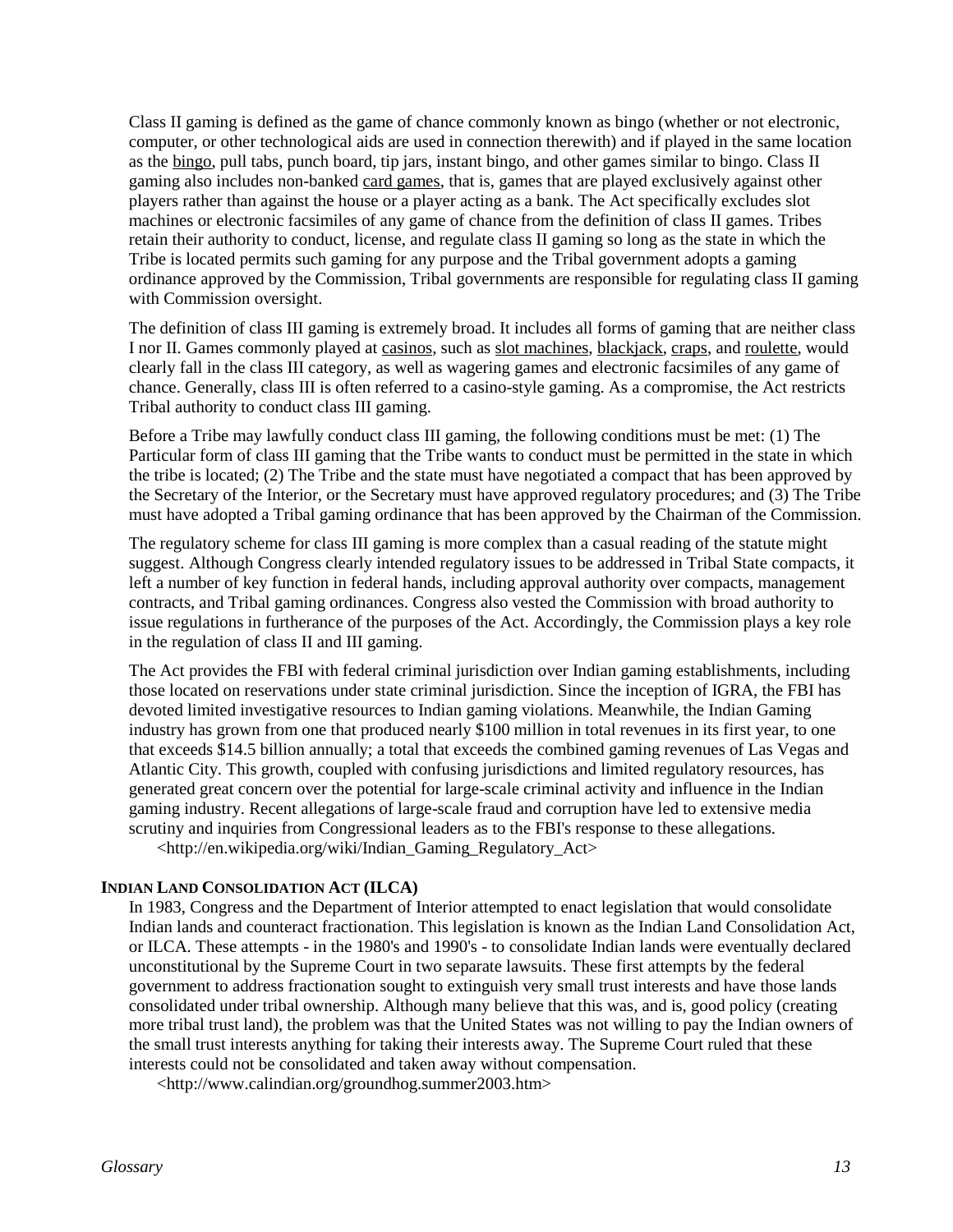#### **ILCA 2000 AMENDMENTS**

In 2000, Congress passed, and the President signed, more amendments to the Indian Land Consolidation Act (ILCA). These amendments were not widely understood when adopted, and even today are very complex and difficult to understand. As Secretary of the Interior Gale Norton started to have training sessions through which her understanding of the Act and her plans for implementation became more well known, it was clear that there was a shift from trying to extinguish small trust land interests to terminating the status of the Indians who owned these interests: if an heir was no longer considered an Indian, then the land would go out of trust. Those of us familiar with Indian history are all too familiar with this approach to solving complex problems: if we terminate Indians, then we eliminate any trust obligation to them, and we can either take their lands or absolve ourselves of responsibility for managing and protecting these scarce and valuable resources. If the 2000 amendments go into effect, a majority of Indian heirs would no longer be considered Indian for purposes of BIA probate, and perhaps for other purposes as well. These heirs would either be barred from inheriting trust interests or the interests would pass to them in fee. This is a devastating change in federal policy, and will cause great distress throughout Indian Country.

Fortunately, the 2000 amendments could not take effect without a somewhat complicated certification process. The Secretary has never completed that certification process and the 2000 Amendments have not yet been implemented. However, the fact that the law is still on the books and could be certified and implemented is an intolerable situation. Many Indian seniors do not know whether to leave their land in trust or whether to take it out of trust so they can give it to their children and grandchildren. There were other changes that were incorporated in the 2000 amendments for the more beneficial purpose of consolidating small interests so that these allotments would have more value and usefulness. However, upon more considered reflection, some of these proposals were the subject of extensive criticism throughout Indian Country, and there has been a strong current calling for either repeal or reform of the 2000 amendments.

<http://www.calindian.org/groundhog.summer2003.htm>

## **INDIAN OWNED LAND (see also Non-Indian Owned and Tribal Trust land)**

Indian owned land is any land owned by an Indian landowner, i.e., Any tribe or individual Indian who owns an interest in Indian land in trust or restricted status is a landowner. <http://www.indianlandtenure.org/ILTFallotment/glossary/terms.htm#triballyownedland>

## **INDIAN REMOVAL ACT OF 1830 which led to the "TRAIL OF TEARS"**

#### **The Trail of Tears**

In 1838 and 1839, as part of Andrew Jackson's Indian removal policy, the Cherokee nation was forced to give up its lands east of the Mississippi River and to migrate to present-day Oklahoma. The Cherokee people called this journey the "Trail of Tears," because the migrants faced hunger, disease, and exhaustion on the forced march. Over 4,000 out of 15,000 of the Cherokees died. The Cherokee call the forced march to Oklahoma *"Nunna daul Tsuny,"* which translates as *"trail where they cried."*

Early in the 19th century, while the rapidly-growing United States expanded into the lower South, white settlers faced what they considered an obstacle. This area was home to the Cherokee, Creek, Choctaw, Chicasaw and Seminole nations. These Indian Nations, in the view of the settlers and many other white Americans, were standing in the way of progress. Eager for land to raise cotton, the settlers pressured the federal government to acquire Indian lands.

Andrew Jackson, from Tennessee, was a forceful proponent of Indian removal. In 1814 he commanded the U.S. military forces that defeated a faction of the Creek nation. In their defeat, the Creeks lost 22 million acres of land in southern Georgia and central Alabama. The U.S. acquired more land in 1818 when, spurred in part by the motivation to punish the Seminoles for their practice of harboring fugitive slaves, Jackson's troops invaded Spanish Florida.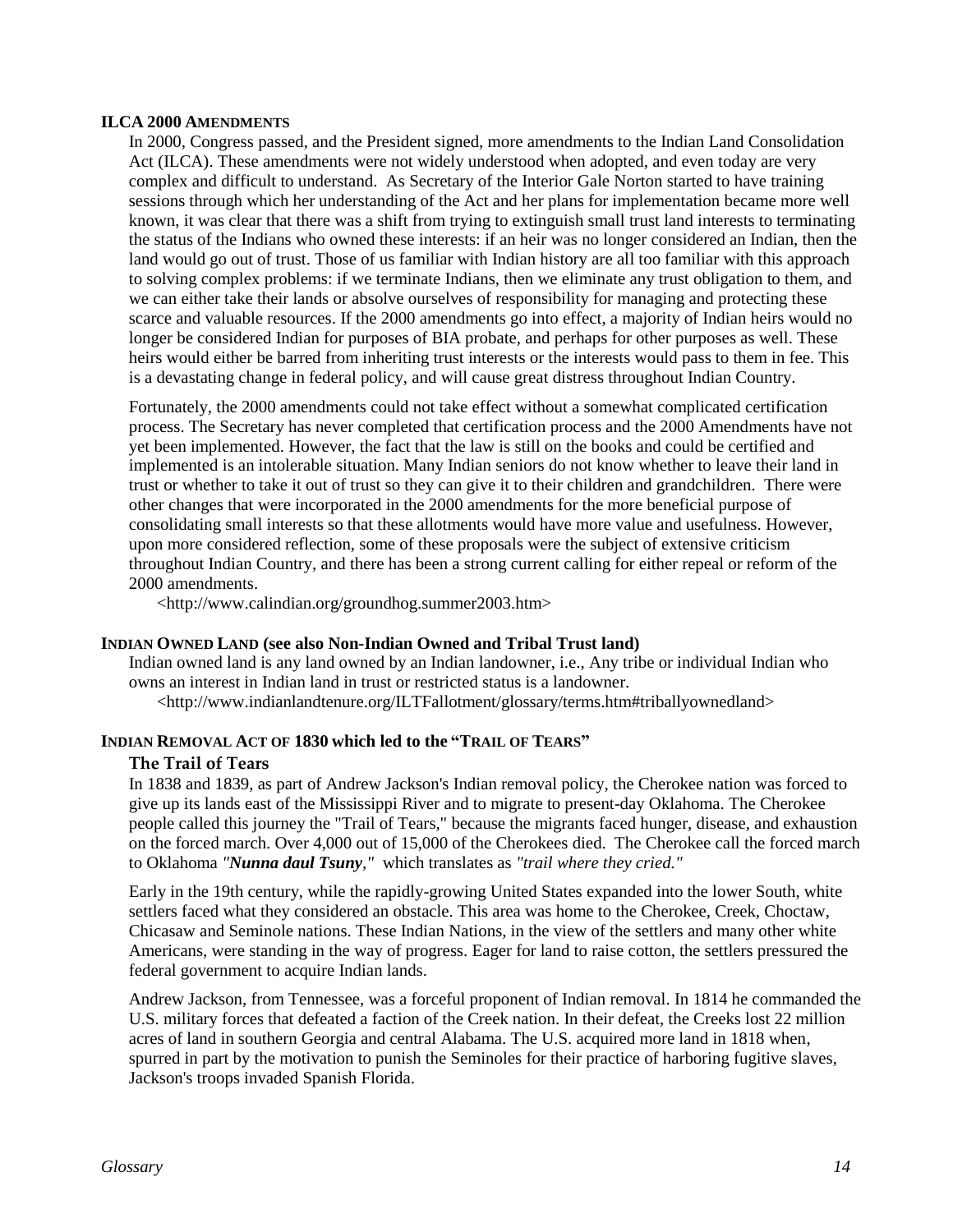From 1814 to 1824, Jackson was instrumental in negotiating nine out of eleven treaties that divested the southern tribes of their eastern lands in exchange for lands in the west. The tribes agreed to the treaties for strategic reasons. They wanted to appease the government in the hopes of retaining some of their land, and they wanted to protect themselves from white harassment. As a result of the treaties, the United States gained control over three-quarters of Alabama and Florida, as well as parts of Georgia, Tennessee, Mississippi, Kentucky and North Carolina. This was a period of voluntary Indian migration, however, and only a small number of Creeks, Cherokee and Choctaws actually moved to the new lands.

In 1823 the Supreme Court handed down a decision that stated that Indians could occupy lands within the United States, but could not hold title to those lands. This was because their "right of occupancy" was subordinate to the United States' "right of discovery." In response to the great threat this posed, the Creeks, Cherokee, and Chicasaw instituted policies of restricting land sales to the government. They wanted to protect what remained of their land before it was too late.

Although the five Indian nations had made earlier attempts at resistance, many of their strategies were non-violent. One method was to adopt Anglo-American practices such as large-scale farming, Western education, and slave-holding. This earned the nations the designation of the "Five Civilized Tribes." They adopted this policy of assimilation in an attempt to coexist with settlers and ward off hostility.

Other attempts involved ceding portions of their land to the United States with a view to retaining control over at least part of their territory, or of the new territory they received in exchange. Some Indian nations simply refused to leave their land – the Creeks and the Seminoles even waged war to protect their territory. In the First Seminole War from 1817 to 1818 the Seminoles were aided by fugitive slaves who had found protection among them and had been living with them for years. The presence of the fugitives enraged white planters and fueled their desire to defeat the Seminoles.

The Cherokee used legal means in their attempt to safeguard their rights. They sought protection from land-hungry white settlers, who continually harassed them by stealing their livestock, burning their towns, and squatting on their land. In 1827 the Cherokee adopted a written constitution declaring themselves to be a sovereign nation. They based this on United States policy; in former treaties, Indian nations had been declared sovereign so they would be legally capable of ceding their lands. Now the Cherokee hoped to use this status to their advantage. The state of Georgia, however, did not recognize their sovereign status, but saw them as tenants living on state land. The Cherokee took their case to the Supreme Court, which ruled against them.

The Cherokee went to the Supreme Court again in 1831. This time they based their appeal on an 1830 Georgia law that prohibited whites from living on Indian territory after March 31, 1831, without a license from the state. The state legislature had written this law to justify removing white missionaries who were helping the Indians resist removal. The court this time decided in favor of the Cherokee. It stated that the Cherokee had the right to self-government, and declared Georgia's extension of state law over them to be unconstitutional. The state of Georgia refused to abide by the Court decision, however, and President Jackson refused to enforce the law.

In 1830, just a year after taking office, Jackson pushed a new piece of legislation called the "Indian Removal Act" through both houses of Congress. It gave the president power to negotiate removal treaties with Indian tribes living east of the Mississippi. Under these treaties, the Indians were to give up their lands east of the Mississippi in exchange for lands to the west. Those wishing to remain in the east would become citizens of their home state. This act affected not only the southeastern nations, but many others further north as well. The removal was supposed to be voluntary and peaceful, and it was that way for the tribes that agreed to the conditions. But the southeastern nations resisted, and Jackson forced them to leave.

Jackson's attitude toward Native Americans was paternalistic and patronizing -- he described them as children in need of guidance, and said the removal policy was beneficial to the Indians. Most white Americans thought that the United States would never extend beyond the Mississippi. Removal would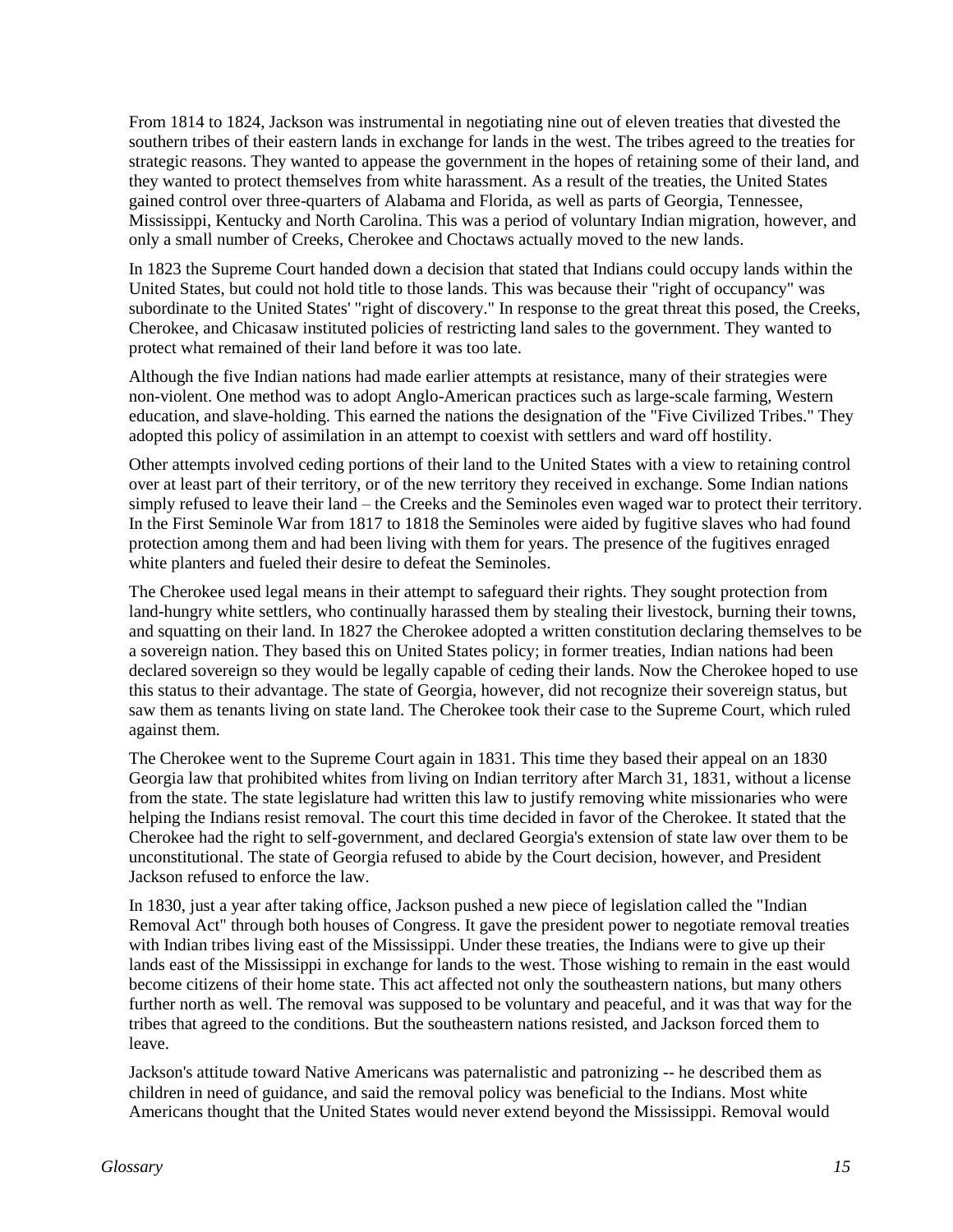save Indian people from the depredations of whites, and would resettle them in an area where they could govern themselves in peace. But some Americans saw this as an excuse for a brutal and inhumane course of action, and protested loudly against removal.

Their protests did not save the southeastern nations from removal, however. The Choctaws were the first to sign a removal treaty, which they did in September of 1830. Some chose to stay in Mississippi under the terms of the Removal Act. But though the War Department made some attempts to protect those who stayed, it was no match for the land-hungry whites who squatted on Choctaw territory or cheated them out of their holdings. Soon most of the remaining Choctaws, weary of mistreatment, sold their land and moved west.

For the next 28 years, the United States government struggled to force relocation of the southeastern nations. A small group of Seminoles was coerced into signing a removal treaty in 1833, but the majority of the tribe declared the treaty illegitimate and refused to leave. The resulting struggle was the Second Seminole War, which lasted from 1835 to 1842. As in the first war, fugitive slaves fought beside the Seminoles who had taken them in. Thousands of lives were lost in the war, which cost the Jackson administration 40 to 60 million dollars -- ten times the amount it had allotted for Indian removal. In the end, most of the Seminoles moved to the new territory. The few who remained had to defend themselves in the Third Seminole War (1855-58), when the U.S. military attempted to drive them out. Finally, the United States paid the remaining Seminoles to move west.

The Creeks also refused to emigrate. They signed a treaty in March 1832, which opened a large portion of their Alabama land to white settlement, but guaranteed them protected ownership of the remaining portion, which was divided among the leading families. The government did not protect them from speculators, however, who quickly cheated them out of their lands. By 1835 the destitute Creeks began stealing livestock and crops from white settlers. Some eventually committed arson and murder in retaliation for their brutal treatment. In 1836 the Secretary of War ordered the removal of the Creeks as a military necessity. By 1837, approximately 15,000 Creeks had migrated west. They had never signed a removal treaty.

The Chickasaws had seen removal as inevitable, and had not resisted. They signed a treaty in 1832 which stated that the federal government would provide them with suitable western land and would protect them until they moved. But once again, the onslaught of white settlers proved too much for the War Department, and it backed down on its promise. The Chickasaws were forced to pay the Choctaws for the right to live on part of their western allotment. They migrated there in the winter of 1837-38.

The Cherokee, on the other hand, were tricked with an illegitimate treaty. In 1833, a small faction agreed to sign a removal agreement: the Treaty of New Echota. The leaders of this group were not the recognized leaders of the Cherokee nation, and over 15,000 Cherokees -- led by Chief John Ross -- signed a petition in protest. The Supreme Court ignored their demands and ratified the treaty in 1836. The Cherokee were given two years to migrate voluntarily, at the end of which time they would be forcibly removed. By 1838 only 2,000 had migrated; 16,000 remained on their land. The U.S. government sent in 7,000 troops, who forced the Cherokees into stockades at bayonet point. They were not allowed time to gather their belongings, and as they left, whites looted their homes. Then began the march known as the Trail of Tears, in which 4,000 Cherokee people died of cold, hunger, and disease on their way to the western lands.

By 1837, the Jackson administration had removed 46,000 Native American people from their land east of the Mississippi, and had secured treaties that led to the removal of a slightly larger number. Most members of the five southeastern nations had been relocated west, opening 25 million acres of land to white settlement and to slavery.

<http://www.historicaldocuments.com/IndianRemovalAct.htm>

## **INDIAN REORGANIZATION ACT**

The **Indian Reorganization Act** of 1934, also known as the **Wheeler-Howard Act** or informally, the *Indian New Deal,* was U.S. federal legislation that secured certain rights to Native Americans, including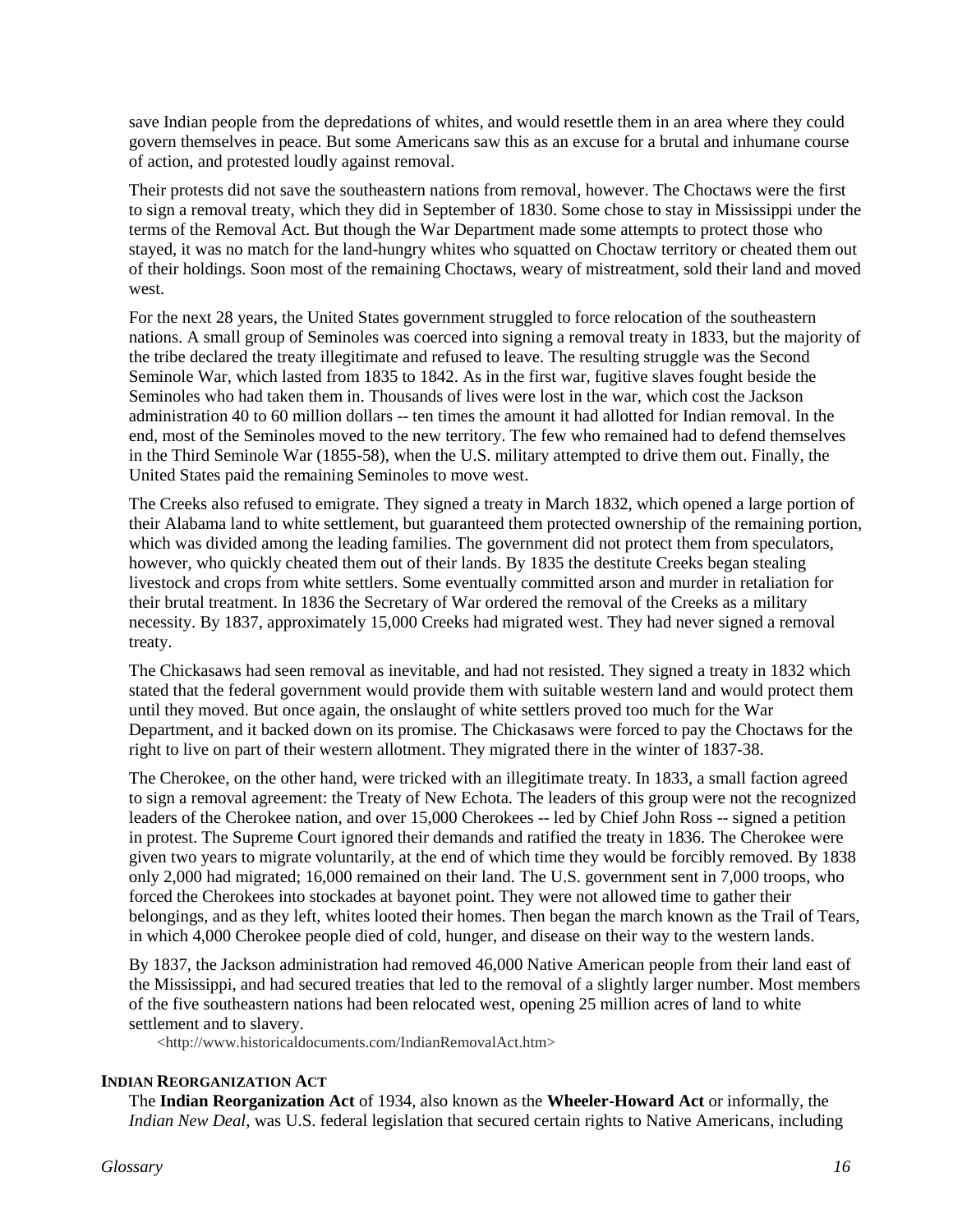Alaska Natives. These include a reversal of the Dawes Act's privatization of common holdings of [American Indians](http://en.wikipedia.org/wiki/Native_Americans_in_the_United_States) and a return to local [self-government](http://en.wikipedia.org/wiki/Sovereignty) on a tribal basis. The Act also restored to Native Americans the management of their assets (being mainly land) and included provisions intended to create a sound economic foundation for the inhabitants of [Indian reservations.](http://en.wikipedia.org/wiki/Indian_reservation)

<http://en.wikipedia.org/wiki/Indian\_Reorganization\_Act>

#### **JOM (JOHNSON-O'MALLEY PROGRAM)**

The Johnson-O'Malley Program is designed to meet the specialized and unique educational needs of eligible American Indian students attending public schools. The JOM Program provides funds to supplement the regular school program. JOM programs are used for tutoring, academic support, cultural activities, summer education programs and after school activities. Schools are eligible to receive JOM funds for each student, ages 3 through grade 12, who is a member of, or at least one-fourth degree Indian blood from a descendent of a member of an Indian tribe. BIA schools and sectarian schools serving American Indian/ Alaska Native students are not eligible to receive JOM funds.

http://www.oiep.bia.edu/programs\_jom.html>

## **LAND IN TRUST / FEDERAL TRUST LAND**

Trust land is Indian-owned land, the title to which is held in trust and protected by the federal government. Indian people and tribes have use of the land, but ultimate control of the land remains with the federal government.

<http://www.indianlandtenure.org/ILTFallotment/glossary/terms.htm#landintrust>

## **LHAQ'TEMISH**

*People of the Sea,* The Lummi Nation.

We are Lummi. We are Coast Salish people with a rich history, culture and traditions. We are fishers, hunters, gatherers, and harvesters of nature's abundance. We envision our homeland as a place where we enjoy an abundant, safe, and healthy life in mind, body, society, environment, space, time and spirituality; where all are encouraged to succeed and none are left behind.

<http://www.lummi-nsn.org>

## **LIBC Lummi Indian Business Council**

The General Council are all Lummi tribal members who are 18 years and older and are voting members of the tribe. The duties of the General Council include: (a). Act on all adoptions recommended by the business council, as provided in Section 2, Article II of the Lummi Nation constitution; (b). Review the actions of the business council at the annual meeting; (c). Recommend actions to be taken by the business council; (d). Appoint a committee to certify all elections to the business council; (e). Consider the recall of members of the business council as provided in Section 2, Article V, and consider all referendums, as provided in Article VII of the Lummi Nation constitution.

<http://www.lummi-nsn.org/tribal\_c.html>

#### **LITTLE BEAR CREEK**

Little Bear Creek is the Lummi Nation assisted living residence for seniors; look for the carved bears on Lummi Shore Drive.

## **LUMMI TRIBAL SCHOOL**

The new Tribal School houses grades K-12; it was built in 2005 to replace buildings near the present NWIC campus; turn at the carved frogs on Lummi Shore Drive.

## **MAKAH WHALING**

Whaling and whales are central to Makah culture. The conduct of a whale hunt requires rituals and ceremonies which are deeply spiritual. They are the subject and inspiration of Makah songs, dances,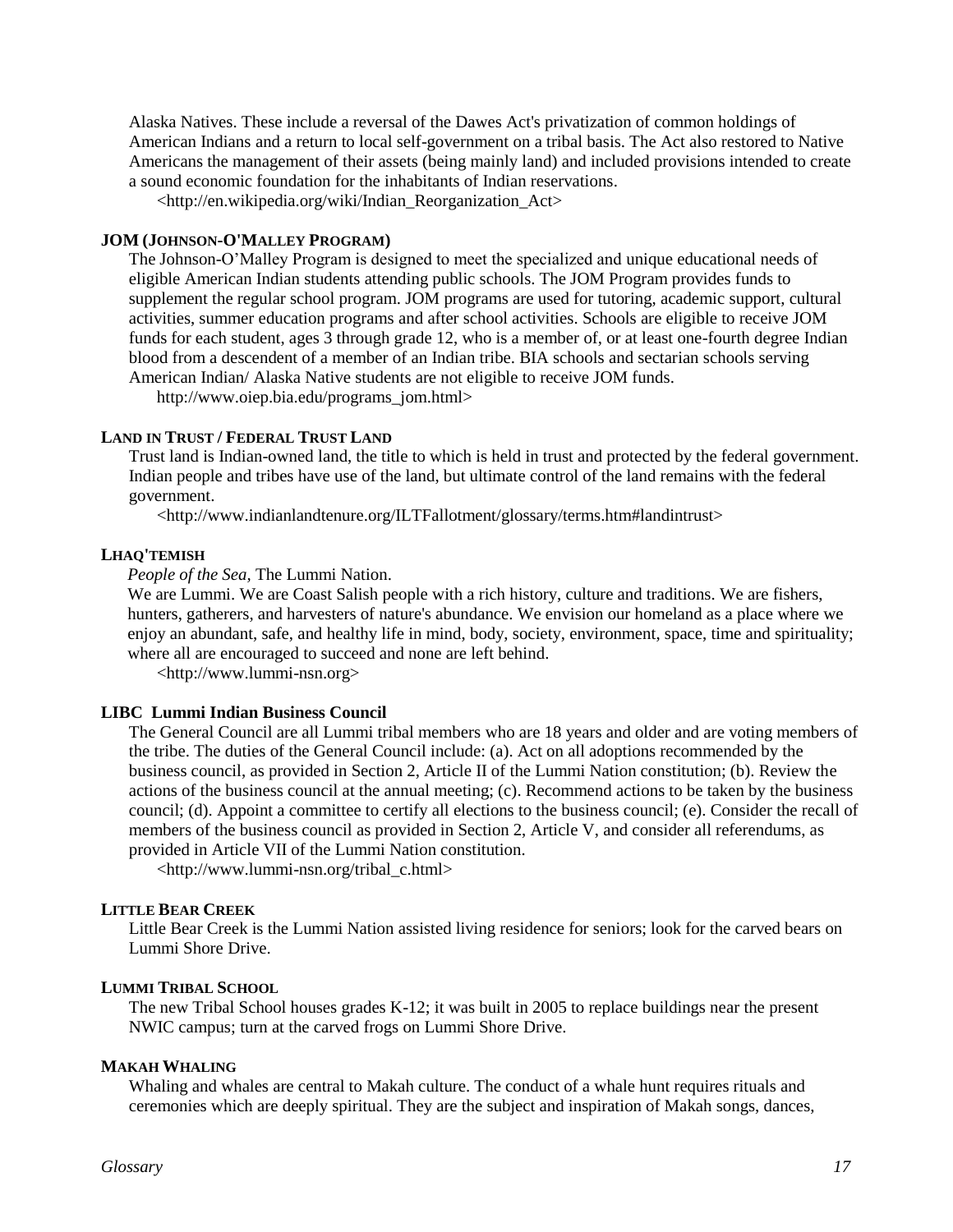designs, and basketry. For the Makah Tribe, whale hunting imposes a purpose and a discipline which benefits their entire community. It is so important to the Makah, that in 1855 when the Makah ceded thousands of acres of land to the government of the United States, they explicitly reserved their right to whale within the Treaty of Neah Bay.

Whales gave oil, meat, bone, sinew and gut for storage containers: useful products, though gained at a high cost in time and goods. To get ready for the hunt, whalers went off by themselves to pray, fast and bathe ceremonially. Each man had his own place, followed his own ritual, and sought his own power. Weeks or months went into this special preparation beginning in winter and whalers devoted their whole lives to spiritual readiness.

Men waited for favorable weather and ocean conditions and then paddled out, eight in a canoe. They timed their departure so that they would arrive on the whaling grounds at daybreak.

Paddling silently, whalers studied the breathing pattern of their quarry. They knew from experience what to expect. As the whale finished spouting and returned underwater, the leader of the hunt directed the crew to where it would next surface. There the men waited.

When the whale rose, the paddlers held the canoe just to its left, their speed matched to the animal's. As the back broke the surface, the harpooner struck and the crew instantly paddled backward, putting all possible distance between the canoe and the wounded prey so as to avoid the thrashing tail flukes. A hit in the shoulder blade interfered with use of the flippers and slowed the whale. Floats of sealskin blown up like huge balloons and attached to the harpoon line slowed the whale. Harpoons weren't intended to kill the whale, but to secure the sealskin floats to them until they tired themselves and could be lanced fatally. Shafts of yew wood measured 12 to 18 feet long - heavy wood to add to the harpooner's thrust and help the blade pierce deeply. Splices in the shaft deadened the springiness and furthered the penetration. They also let the shaft break rather than hit the canoe repeatedly if the whale rolled. Furthermore, they allowed a clean break rather than a splintering. This aided repair.

Shafts fell away once the harpoon head had been set. In a whale, the head turned partly sideways. Barbs of elk antler helped to keep it from pulling out. They fit one on each side of the blade, which was mussel shell. Spruce pitch - at Ozette still pungent after 500 years within the earth - fared and smoothed the head. Whale sinew plied into rope and bound with wild cherry bark attached the harpoon head to as much as 40 fathoms of additional rope. This line, which was of twisted cedar boughs, was carried coiled within the baskets so that it would play out easily and wouldn't entangle the canoe's occupants.

A telltale float at the end of the line acted as a marker so that the whalers could follow their prey, setting additional harpoons and staying out over night if need be. Eventually the time came for the final kill which was done using a special lance.

The next step was to tow the whale home - a distance of only a few miles if its spirit had heeded prayers to swim for the beach, perhaps 10 miles or more if not. As a precaution against the whale's sinking, a diver generally laced the mouth shut. This kept water from flooding into the stomach, weighing the carcass down and complicating the tow.

Songs eased the paddling. Songs welcomed the whale to the village; welcomed the returning hunters and praised the power that made it all possible.

The relationship between Makah and whales is very old. Ozette deposits dating from 2,000 years ago hold humpback and gray whale bones and barbs from harpoons. The relationship is also very recent. The Makah were forced to cease whaling practices in the 1920s due to the scarcity of gray whales caused by the commercial whaling industry. The Makah Tribe resumed whale hunting under international and domestic law, and on May 17, 1999, harvested their first whale in 70 years.

<http://www.makah.com/whalingtradition.html>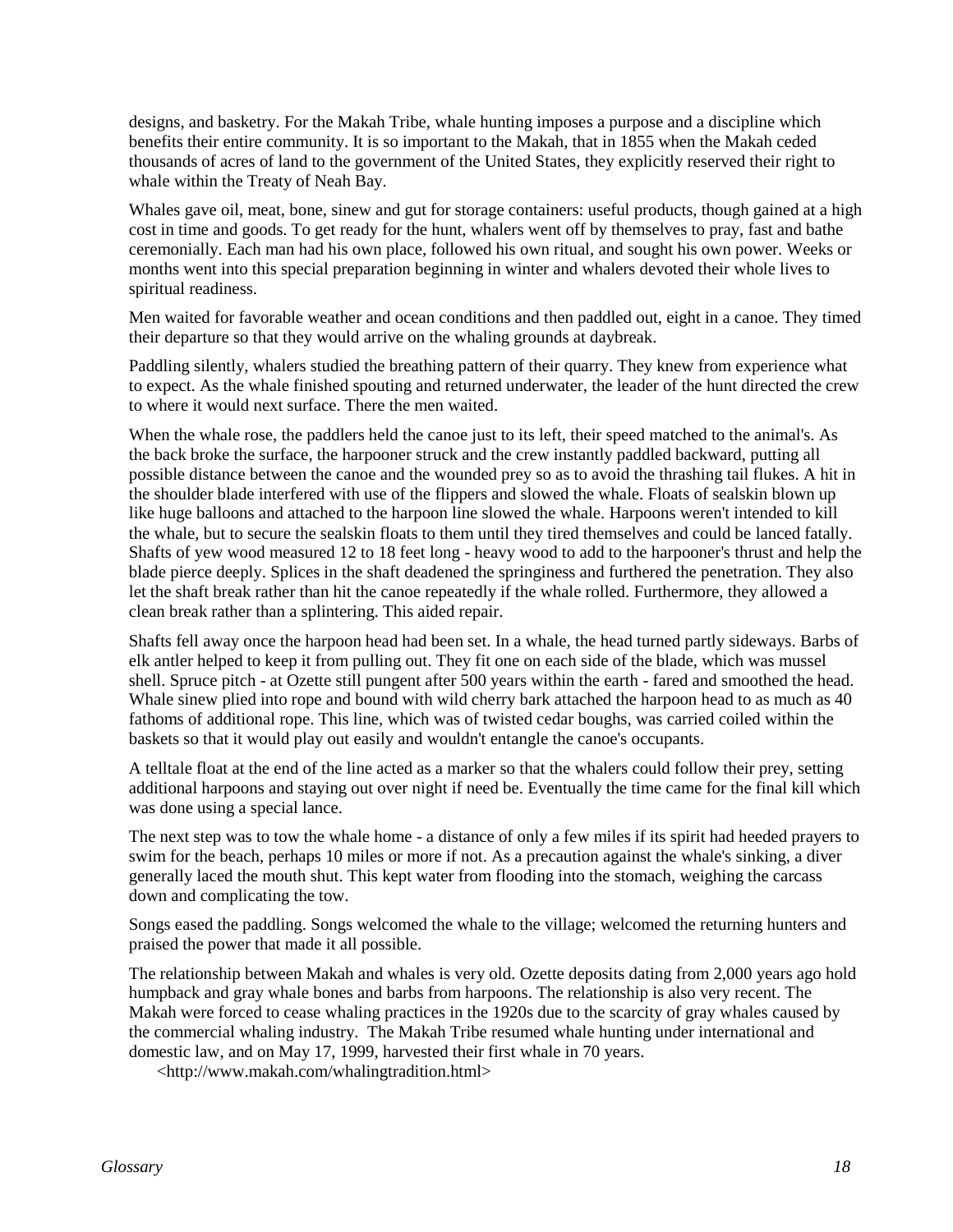## **NAGPRA (SEE NATIVE AMERICAN GRAVES PROTECTION AND REPATRIATION ACT)**

#### **NATIVE AMERICAN GRAVES PROTECTION AND REPATRIATION ACT (NAGPRA)**

A [United States federal law](http://en.wikipedia.org/wiki/United_States_federal_law) passed in [1990](http://en.wikipedia.org/wiki/1990) required that Native American cultural items be returned to their respective peoples if and when they have been excavated, and allows [archeological](http://en.wikipedia.org/wiki/Archaeology) teams a short time for analysis before the remains must be returned. "Cultural items" include human remains, funerary objects, sacred objects, and objects of cultural patrimony. Consequently, this legislation also applies to many Native American [artifacts,](http://en.wikipedia.org/wiki/Artifact_%28archaeology%29) especially burial items and religious artifacts. It has necessitated massive cataloguing of the Native American collections of many museums in order to identify the living heirs, culturally affiliated Indian tribes, and Native Hawaiian organizations of remains and artifacts. <http://en.wikipedia.org/wiki/Native American Graves Protection and Repatriation Act>

**NON-INDIAN OWNED LAND** (see also Indian Owned and Tribal Trust land)

Non-Indian owned land is any land owned by a non-Indian landowner.

#### **NORTHWEST INDIAN FISHERIES COMMISSION (NWIFC)**

NWIFC assists treaty Indian tribes with biologically-sound fisheries and advocates for management issues; located in Olympia. The Fishery Management and Planning Division provides technical assistance and coordination to tribes in the development and implementation of annual and long-range fishery plans. Staff also assists tribes in the implementation of the U.S./Canada Pacific Salmon Treaty, which regulates fisheries on salmon stocks shared by the two countries. Another major task of the division is to coordinate tribal participation in the implementation of efforts to protect several western Washington salmon stocks that have been listed as "threatened" under the Endangered Species Act.

http://www.nwifc.org/fishmgmt/index.asp

The Habitat Services Division provides coordination, representation and technical assistance to member tribes on fish habitat and other environmental issues. The division monitors these issues and acts as an information clearinghouse. Activities within the division include:

- Coordinating policy and technical level discussion between tribes and federal, state and local governments, and other interested parties
- Coordinating, representing and monitoring tribal interests in the Timber/Fish/Wildlife process, Coordinated Tribal Water Quality and Ambient Monitoring programs
- Monitoring, analyzing and distributing technical information on habitat-related forums, programs and processes
- Implementing the Salmon and Steelhead Habitat Inventory Assessment Program <http://www.nwifc.org/habitat/index.asp>

The Enhancement Services Division provides tribal support services in enhancement planning, hatchery coordination, coded wire tagging, and fish health. Activities include:

- Coded wire tagging of 4 million fish at tribal hatcheries to provide information critical to fisheries management;
- Fulfilling tribal requests for coded wire tag analysis;
- Providing genetic, ecological, and statistical consulting for tribal hatchery programs; and
- Providing fish health services to tribal hatcheries in the areas of juvenile fish health monitoring, disease diagnostics, adult health inspection and vaccine production. <http://www.nwifc.org/enhance/index.asp>

Indian tribes have always lived in the river valleys of what is now western Washington. As part of these ecosystems, we co-evolved with the natural resources of this area, our cultures centered on fishing, gathering and hunting.

Today, the wild salmon upon which we have always depended are disappearing. More than a century of timber harvesting, dam construction, rapid population growth and other factors have destroyed and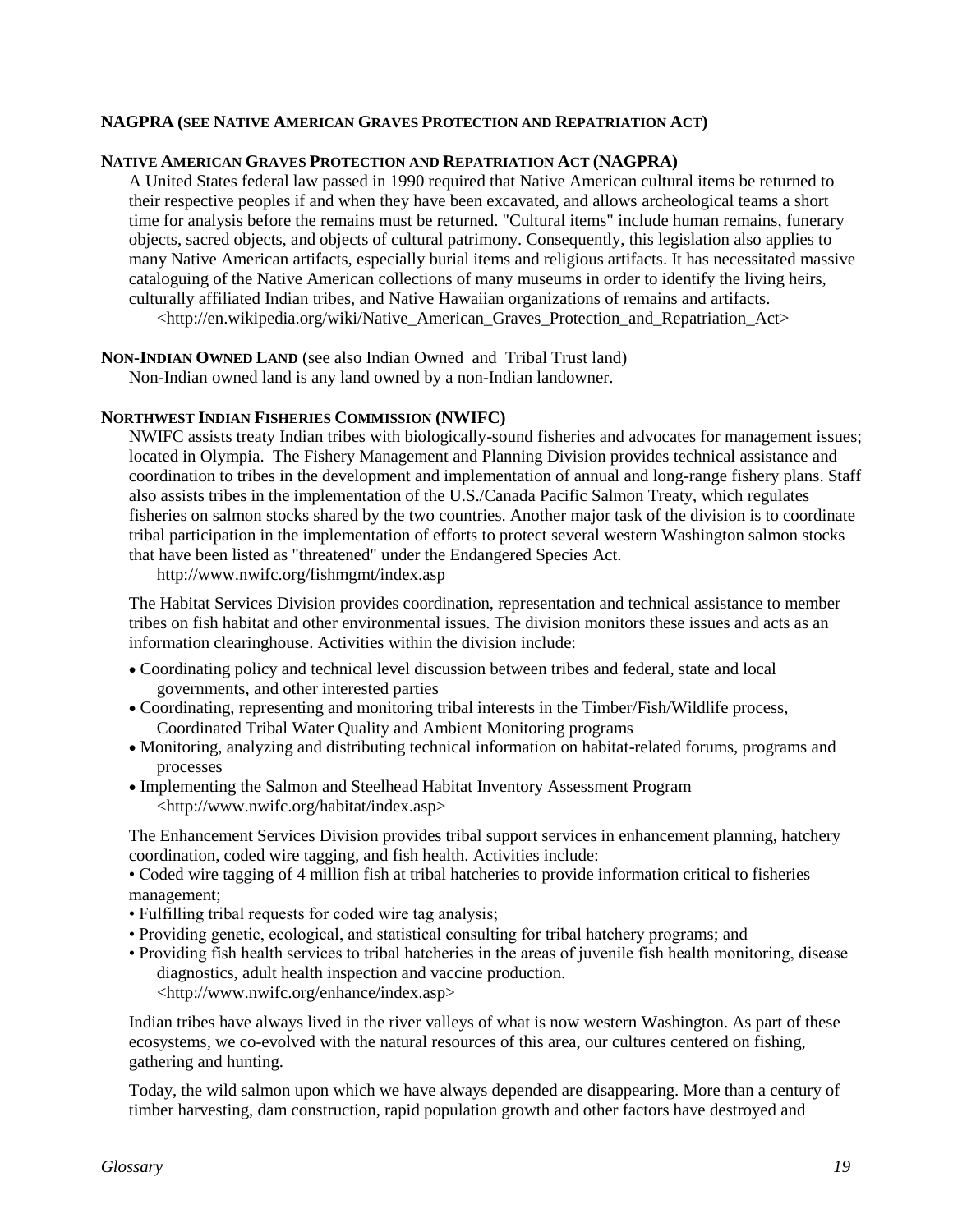degraded important salmon spawning and rearing habitat. Past overharvest drove salmon populations lower. Salmon hatcheries designed to compensate for the loss of natural production caused by habitat destruction now threaten the genetic integrity and ability of wild salmon to compete for food.

Western Washington tribes are leaders in the salmon recovery effort. No other group of people knows salmon as well, and none has a greater stake in their survival.

We know that the battle to preserve, protect and restore the salmon and other natural resources of the region cannot be fought alone. Only through cooperation can the shared vision of a better environment for future generations be assured, and available funding leveraged to provide the greatest benefit.

<http://www.nwifc.org/recovery/index.asp>

Shellfish have been a mainstay of western Washington Indian tribes for thousands of years. Clams, crab, oysters, shrimp, and many other species were readily available for harvest year-round The rapid decline of many western Washington salmon stocks, due in large part to habitat loss from the region's burgeoning human population, has pushed shellfish to the forefront of many tribal economies.

The tribes have two distinct types of shellfish harvests – commercial and ceremonial/subsistence. Shellfish harvested during a commercial fishery are sold to licensed shellfish buyers who either sell shellfish directly to the public or to other commercial entities. Tribes collect taxes from tribal members who sell shellfish. Those taxes are used to help pay for tribal natural resource programs. Ceremonial and subsistence harvests of shellfish, which have a central role in tribal gatherings and daily nutrition, are intended for tribal use only.

Talks between the tribes and the state over shellfish harvest began in the mid-1980s, but were unsuccessful. In 1989, the tribes were forced to file suit in federal court to have their treaty shellfish harvest rights recognized. Years of negotiations were unsuccessful, and the issue went to trial in May 1994.

In December 1994, Judge Rafeedie ruled that all public and private tidelands within the case area are subject to treaty harvest, except for shellfish contained in artificially created beds. His decision requires tribes planning to harvest shellfish from private beaches to follow many time, place, and manner restrictions on harvest.

Tribal shellfish managers have developed harvest management and supplementation plans, and harvest data is collected and shared with other tribes and the state. Examples of cooperation can be found throughout the region.

<http://www.nwifc.org/shellfish/index.asp>

#### **OFF-RESERVATION TRUST LAND**

Off-reservation trust land is land outside the boundaries of reservations that is protected by the federal government for Indian use. These pieces of land could be religious sites or pieces allotted to individuals out of the public domain.

<http://www.indianlandtenure.org/ILTFallotment/glossary/terms.htm#offreservationtrustland>

## **PATERNALISTIC**

A system under which an authority seeks to supply the needs or regulate the conduct of those under its control in matters affecting them as individuals as well as in their relations to authority and to each other. <http://www.webster.com/dictionary/paternalistic>

#### **PATRONIZING**

Adopting an air of condescension toward**;** treating haughtily or coolly. <http://www.webster.com/dictionary/patronizing>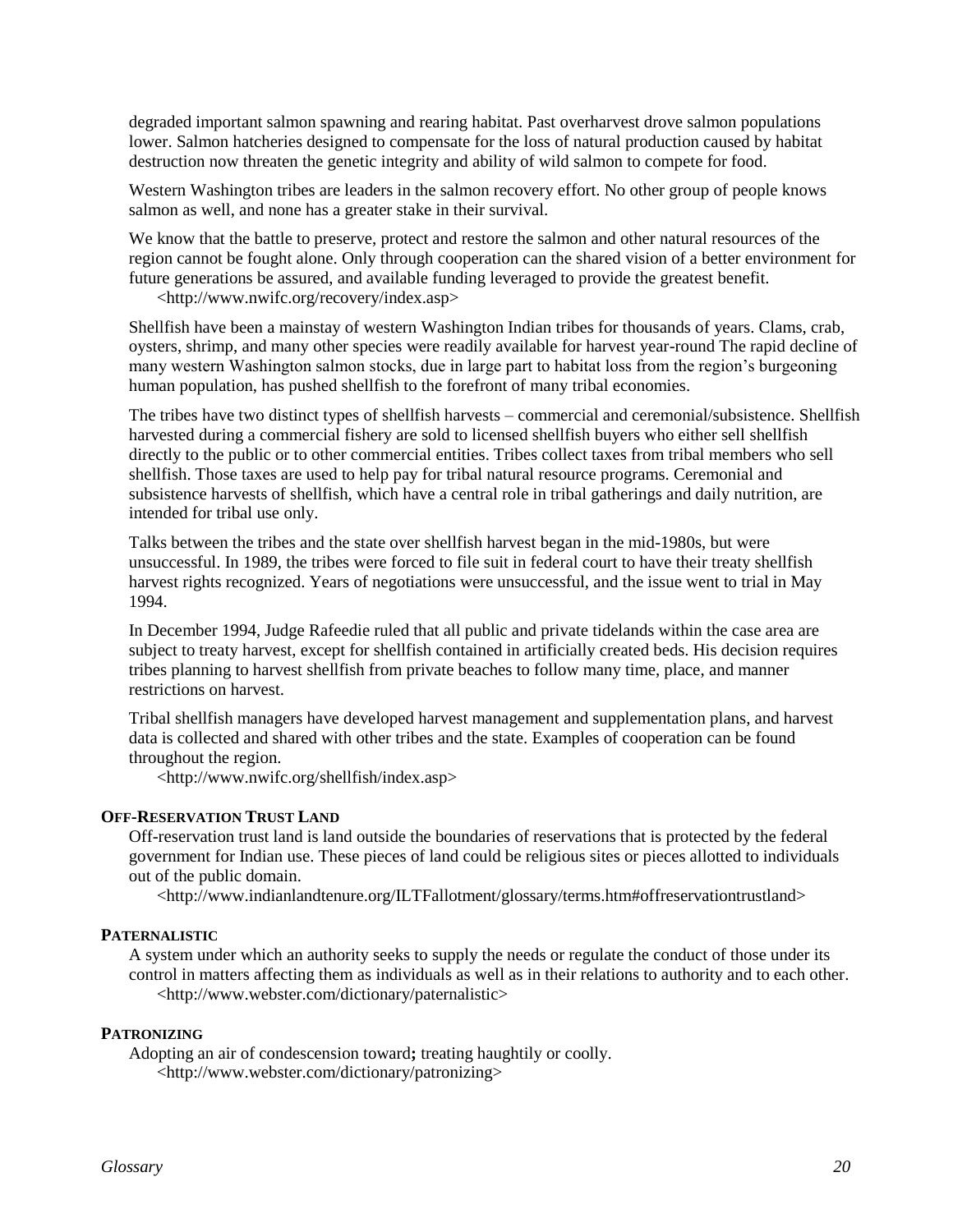#### **PERSPECTIVE (COGNITIVE)**

One's "point of view", the choice of a context for opinions, beliefs and experiences. <http://en.wikipedia.org/wiki/Perspective>

#### **POINT ELLIOTT TREATY OF 1855**

The Point Elliott Treaty was a treaty between the [United States](http://en.wikipedia.org/wiki/United_States) government and various [Native American](http://en.wikipedia.org/wiki/Native_Americans_in_the_United_States) tribes of the [Puget Sound](http://en.wikipedia.org/wiki/Puget_Sound) region in the newly-formed [Washington Territory.](http://en.wikipedia.org/wiki/Washington_Territory) It was signed on [January 22,](http://en.wikipedia.org/wiki/January_22) [1855,](http://en.wikipedia.org/wiki/1855) at Point Elliott, today the site of [Mukilteo, Washington.](http://en.wikipedia.org/wiki/Mukilteo%2C_Washington)

Signers of the Point Elliott Treaty included [Sealth](http://en.wikipedia.org/wiki/Chief_Seattle) and Territorial Governo[r Isaac Stevens.](http://en.wikipedia.org/wiki/Isaac_Stevens) Representatives from the [Suquamish,](http://en.wikipedia.org/wiki/Suquamish) [Skagit,](http://en.wikipedia.org/wiki/Skagit) [Snohomish,](http://en.wikipedia.org/wiki/Snohomish) [Duwamish,](http://en.wikipedia.org/wiki/Duwamish) [Lummi,](http://en.wikipedia.org/wiki/Lummi) [Swinomish,](http://en.wikipedia.org/wiki/Swinomish) and other tribes also signed. The treaty established the [Port Madison,](http://en.wikipedia.org/wiki/Port_Madison_Indian_Reservation) [Tulalip,](http://en.wikipedia.org/wiki/Tulalip) Swinomish, and Lummi reservations. The Native American signers included: [Duwamish](http://en.wikipedia.org/wiki/Duwamish) [Chief Seattle,](http://en.wikipedia.org/wiki/Chief_Seattle) [Snoqualmie](http://en.wikipedia.org/wiki/Snoqualmie_%28tribe%29) [Chief Patkanim,](http://en.wikipedia.org/w/index.php?title=Chief_Patkanim&action=edit) an[d Lummi](http://en.wikipedia.org/wiki/Lummi) Chief [Chow-its-hoot.](http://en.wikipedia.org/w/index.php?title=Chow-its-hoot&action=edit)

<http://en.wikipedia.org/wiki/Point\_Elliott\_Treaty>

The entire text of the treaty is at <http://www.lummi-nsn.org/pointelliotttreatyof1855.html>

#### **PUBLIC LAW 280**

Public Law 280 is a federal statute enacted by Congress in 1953 that enabled states to assume criminal, as well as civil, jurisdiction in matters involving Indians as litigants on reservation land. Previous to the enactment of Public Law 280, these matters were dealt with in either tribal and/or federal court. Essentially, Public Law 280 was an attempt by the federal government to reduce its role in Indian affairs.

Enumerated in Public Law 280 were six states which were obligated to assume jurisdiction from the outset of the law: Alaska, California, Minnesota, Nebraska, Oregon, and Wisconsin. States that have assumed at least some jurisdiction since the enactment of Public Law 280 include: Nevada, South Dakota, **Washington**, Florida, Idaho, Montana, North Dakota, Arizona, Iowa, and Utah.

Many oppose Public Law 280 because it was initially enacted without the consent of the Indians it affected. Although Public Law 280 was amended in 1968 requiring the consent of the tribe, consent was not required for states that had assumed jurisdiction up to 1968. Others argue that the enactment of the law was a response to the growing fervor surrounding assimilation due to the nascent Cold War. Still others argue it was a purely economic move on the part of the federal government. They argue that involvement in Indian affairs was a financial burden the federal government did not want to bear. Therefore, the federal government passed the buck to the states.

<http://www.humanities.uci.edu/IDP/nativeam/pl280.html>

#### **THE RAFEEDIE DECISION AND IMPLEMENTATION PLAN**

In 1989, the tribes were forced to file suit in federal court to have their treaty shellfish harvest rights recognized. Years of negotiations were unsuccessful, and the issue went to trial in May 1994.

After hearing testimony from tribal elders, biologists, historians, treaty experts, as well as testimony from private property owners and non- Indian commercial shellfish growers, Federal District Court Judge Edward Rafeedie followed in the footsteps of the Boldt Decision. He ruled the treaties' "in common" language meant that the tribes had reserved harvest rights to half of all shellfish from all of the usual and accustomed places, except those places "staked or cultivated" by citizens – or those that were specifically set aside for non- Indian shellfish cultivation purposes.

"A treaty is not a grant of rights to the Indians, but a grant of rights from them," Rafeedie wrote in his December, 1994 decision, adding that the United States government made a solemn promise to the tribes in the treaties that they would have a permanent right to fish as they had always done. Rafeedie ruled all public and private tidelands within the case area are subject to treaty harvest, except for shellfish contained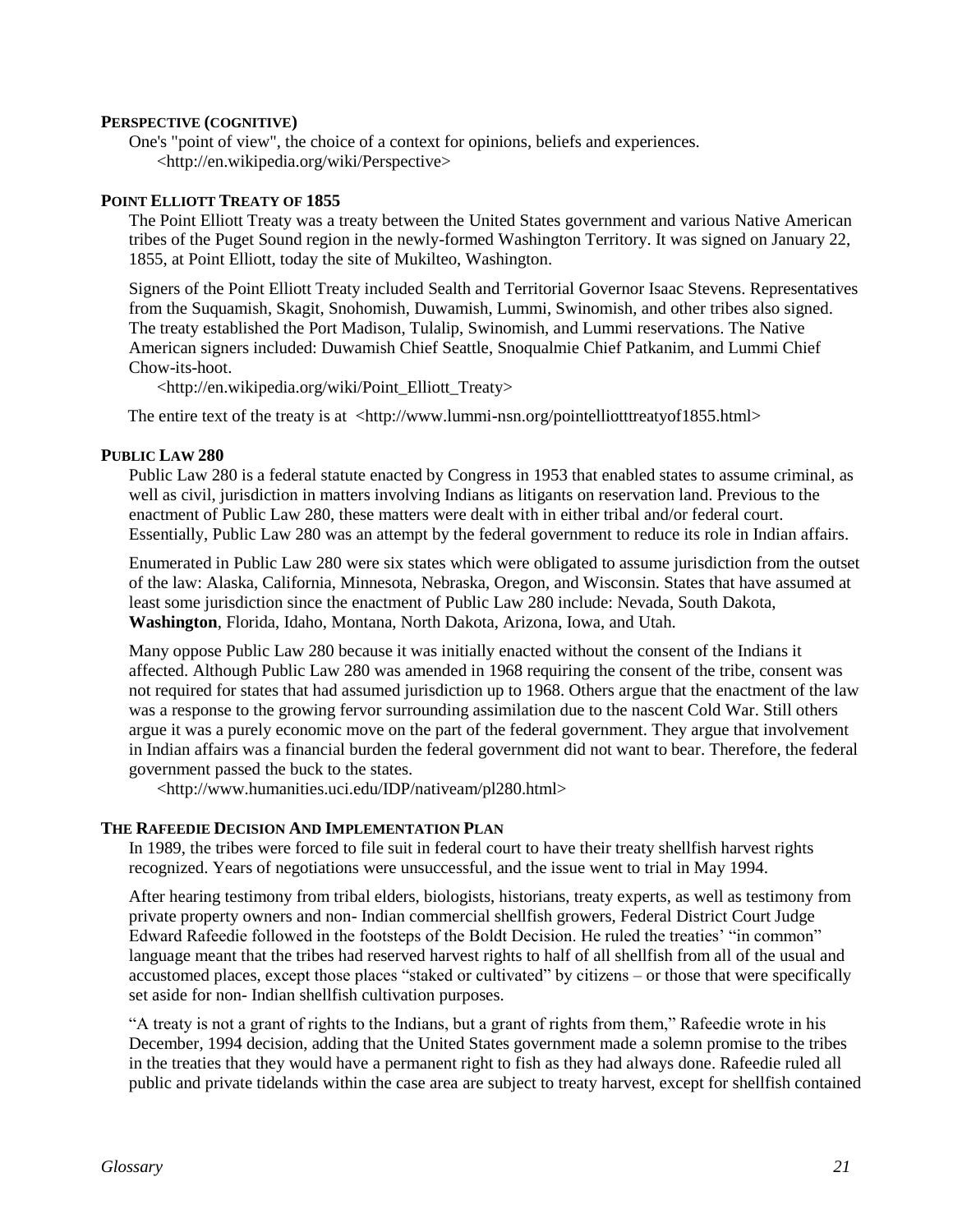in artificially created beds. His decision requires tribes planning to harvest shellfish from private beaches to follow many time, place, and manner restrictions on harvest.

<http://www.nwifc.org/shellfish/index.asp>

#### **REPATRIATE**

To return to the country of origin, allegiance, or citizenship. <http://www.webster.com/dictionary/repatriate>

## **RESERVATION (INDIAN)** (cf. reserve)

Reservations are defined areas of land which tribes reserved for their exclusive use and possession. These lands are defined in treaties, executive orders, or acts of Congress. The word *reservation* itself comes from the fact that tribes "reserved" these lands out of much larger areas that they owned and utilized. In 1905, the U.S. Supreme Court stated: "the treaty was not a grant of rights to the Indians, but a grant of right from them, — a reservation of those not granted" (*United States v. Winans*, 198 U.S. 371, 381 [1905]). <http://www.historycooperative.org/journals/ohq/106.3/miller.html>

The term "reservation" has been used since 1851 when the [United States Congress](http://en.wikipedia.org/wiki/United_States_Congress) passed the [Indian](http://en.wikipedia.org/wiki/Indian_Appropriations_Act)  [Appropriations Act,](http://en.wikipedia.org/wiki/Indian_Appropriations_Act) which authorized the creation of Indian reservations in modern day [Oklahoma.](http://en.wikipedia.org/wiki/Oklahoma)

## **RESERVE (INDIAN)**

Term predating the use of "reservation" in U.S. History to denote lands designated for Indian use by the United States; also the term used in Canada for the institution similar to the United States reservation.

## **REUBEN SNAKE**

In the case of Oregon v. Smith, a case involving Native American religious liberty, the U.S. Supreme Court threw out its long-standing precedents and declared that no longer does the Government have to show that laws which burden and restrict religious liberty must be justified by a compelling Government interest. Even very large religious organizations issued protests and sought a rehearing in the Court. The Baptists, the Methodists, Jewish groups, dozens of religious groups, and over 50 of America's most distinguished constitutional law professors sought a rehearing of the Court's decision.

But consider the implications of this case from our perspective. The U.S. Supreme Court reversed a long line of settled cases in order to rule that the use of the sacrament of Native American worship, the holy medicine, peyote, is not protected under the first amendment of the constitution. They said, in our case, our religious exercises, our form of worship, the use of our holy sacrament, is not protected by the Constitution. The Court said that Native Americans, who have enjoyed religious liberty on the land since before the Pilgrims fled here, are no longer entitled to religious liberty.

This trampling of Native American religious liberty is intolerable.

Our people have been using the holy medicine, peyote, for thousands of years.

For the last twenty years, the American people have been suffering an epidemic of abuse of refined chemical drugs like cocaine, heroin amphetamines, PCP, and so forth. American cities are crawling with violence and crime. This is a terrible tragedy, and this kind of drug abuse is also a problem for some Indian youth.

But there is no peyote drug problem. I defy the justices of the Supreme Court to find newspaper reports of drive-by shootings in connection with the holy medicine. I challenge anyone concerned about the problem of drug abuse to find examples of dope peddlers selling the holy medicine in America's school yards and play grounds. The idea is preposterous. We don't have a peyote abuse problem in the Nation.

Yet the widespread fear, bordering on panic, about the tragedy of drug abuse has clouded the minds of the Justices. In the name of the war on drugs, our use of our holy medicine is restricted. In the name of this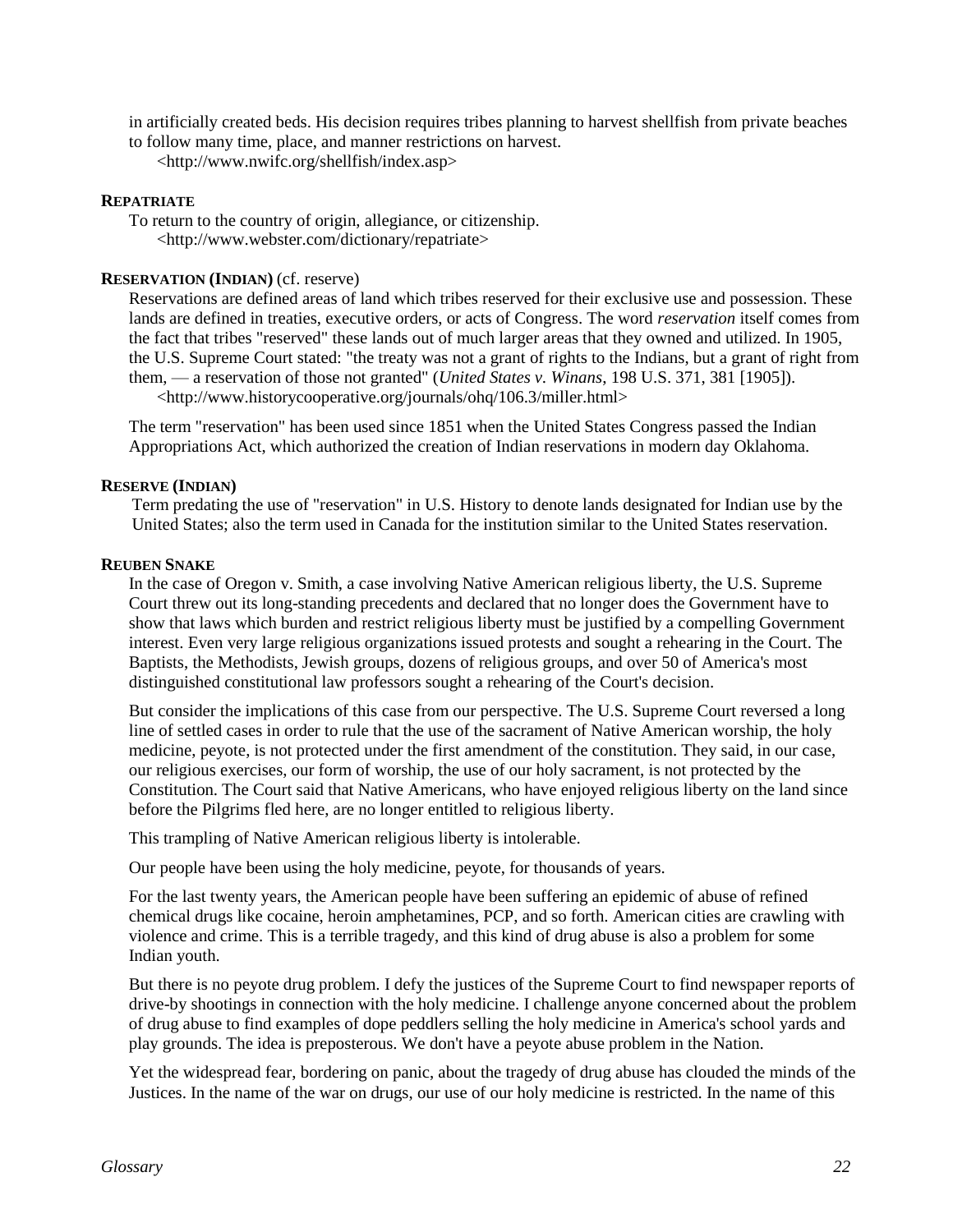war on drugs, our guarantee of free exercise of religion has been violated. In the name of the war on drugs, the religious freedom of every American has been placed in jeopardy.

The consequences are outrageous. For decades Native Americans have endured the harassment and persecution of law enforcement authorities ignorant of, or indifferent to, our ancient ways of worship. The law reports are filled with tragic cases of our men and women dragged from worship, or from their homes, to jail cells and to courtrooms, forced to defend themselves, to justify themselves to the ignorant and the callous. But in those degrading circumstances, we could always point, confidently, to the first amendment's guarantees of free exercise of religion, and know that ultimately we would prevail. Now, unbelievably, we are no longer assured that we will prevail.

This has been intolerable to us, this is intolerable to us, and it is intolerable to every American who treasures their right to worship God without Government interference.

In the Native American Church every day is a holy day, but today is special. In the Hebrew calendar, today is Yom Kippur, the day of atonement, the most solemn day of Jewish worship. Many Jewish friends of Native Americans invited to join us this morning explained that they could not worship with us here, for they would be in their own temples in prayer.

For many of the 5741 years of the Hebrew calendar, the Jewish people have suffered oppression on account of their religion. Today, 199 years after the American Bill of Rights was adopted, we are thankful that the Jewish people feel free to worship without fearing Government harassment.

But ladies and gentlemen, today the 250,000 members of the Native American Church are not free to worship God without fear of Government harassment. Church president Emerson Jackson has declared tomorrow a day of prayer for peace. Today, hundreds of our people are preparing for a night-long Native American Church service and prayer for peace. But many of our elders, who have traveled thousands of miles to be here to worship in our Nation's capital, who have experienced the indignities of religious persecution, expressed to the organizers of this worship service a great fear - will we be arrested? Will we be arrested?

We have had to call law enforcement authorities - attorneys general, prosecutors, assistant State's attorney, narcotics units - around the region to assure ourselves that our worship will proceed undisturbed by the hideous specter of a police raid.

I ask my bothers and sisters who are Christians, my bothers and sisters who are Moslem, my brothers and sisters who are Hindus, my bothers and sisters who are Buddhists, my bothers and sisters who are Jewish, do any of you worry that your worship services will be raided by the police? Do any of you feel it necessary to call the police in order to set up a worship service? Do any of you have to explain to law enforcement officers that you have a right to worship your God in you own manner?

I ask my bothers and sisters who are Christian, do you need permission from your State alcoholic beverage control commission to give sacramental wine to communicants under the age of 21? Do your priests need licenses from the Government to perform a mass? Of course not, but under the Smith decision, that shocking possibility may yet come to pass.

I ask my brothers and sisters, when they tell their children about their religious rites, do they have to warn their little ones about the police? Do they have to explain that they should not be ashamed because of the special police "interest" in their worship?

I ask the American people, does this sound like the religious life we expect to live in the United States of America?

Well, my brothers and sisters, this unbelievable condition burdens our worship. This relic of prejudice burdens our worship. This Government involvement in our religion burdens our worship, and it is intolerable.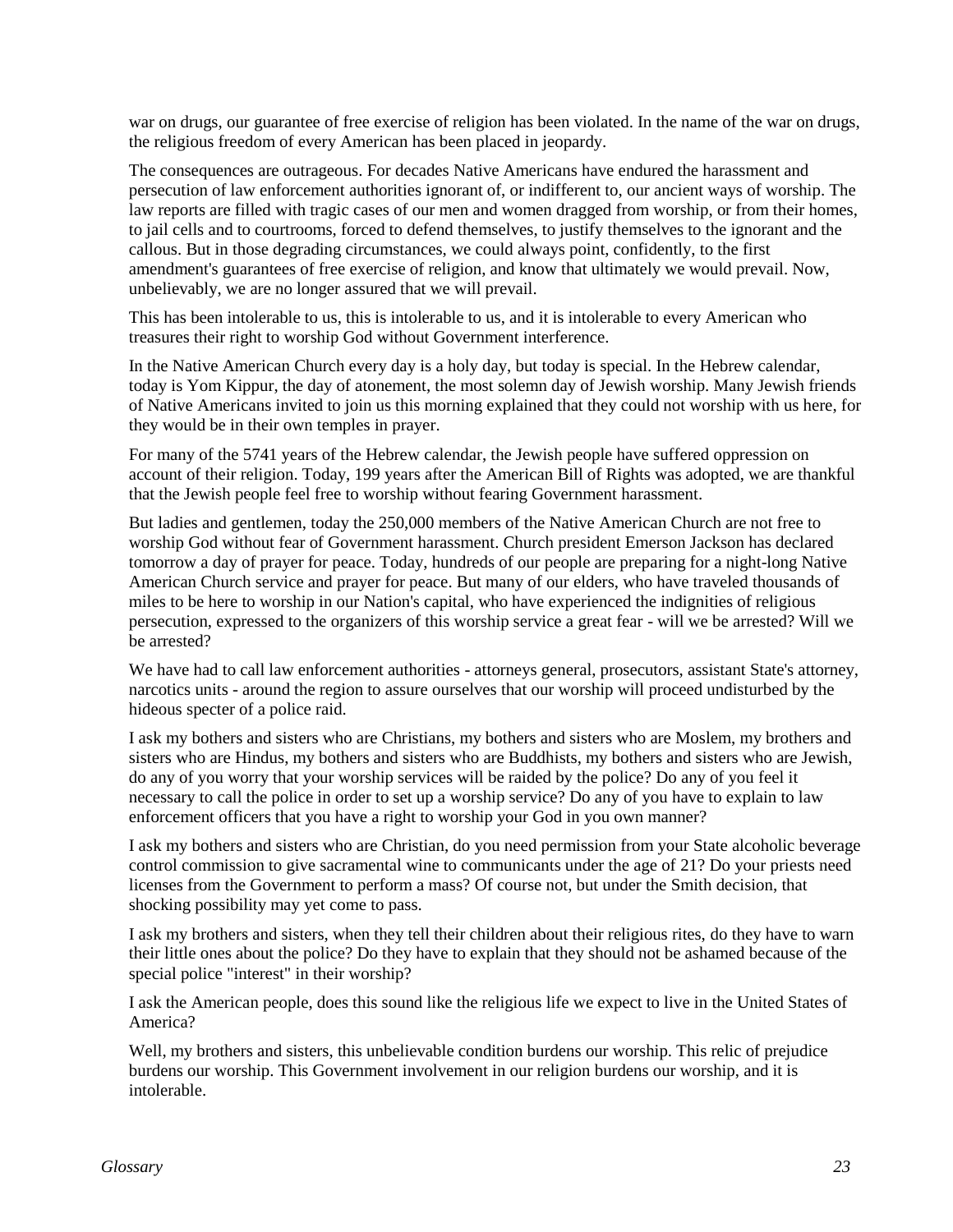Today, at the highest point in Washington, overlooking our little press conference, the National Cathedral is being dedicated. Today the last stone is being placed in that beautiful monument to the central importance of God and prayer in American life.

It is profoundly ironic that just as that glorious cathedral is being completed and dedicated in our Nation's Capital, the U.S. Supreme Court has jeopardized the status of every minority religion, and it has done so in a case involving native American Church members using the holy sacrament of our church.

We are here today with one simple message - we demand that our use of our sacrament, the holy medicine peyote, be fully protected by law without qualification. We ask no more, we expect no more, and we are entitled to nothing less!

Why must we stand here and defend our religion? Why must we tell you that our church is a good church? Why must we tell you that we do not tolerate drug abusers or alcoholics in our church?

We are reduced to this posture because of laws passed and enforced in an atmosphere of almost total ignorance about Native Americans. Perhaps we should not be surprised. Like most Americans we like to go about our business quietly and without drawing attention to ourselves. One of the central teachings of our church is humility.

We have never held a press conference before. We have never drawn attention to ourselves before. We are uncomfortable this morning, but to protect ourselves, we have a duty. We are here today to tell the American people that our worship is sacred, it is legitimate, it is profound, it is good, it is wonderful in the eyes of God, it is wonderful for our people, and we must, we must pray the way God has taught us.

Americans, you have taken much from us. You have benefited from us in many ways. You have left us little land, you have taken away our traditional livelihoods. Do not allow the Government to take our religious freedom away.

We urge you to join us in supporting the "Religious Freedom Restoration Act of 1990," H.R. 5377. But this is only a first step. The bill does not go far enough. It does not specifically protect our worship, the one that the Supreme Court chose to disregard and deny protection. We urge that the bill be amended to specifically protect Native American religious freedom.

That is not too much to ask. Soon we will be returning to our homes across America and to our children and grandchildren. We will say we engaged in the political process, we spoke to the American people and to the national news media. We went to Washington, and we told our story.

Can we tell our children, "We succeeded, you are now safe"? Can we tell our children, "We have brought back for you the security, the safety, the certainty that you, our children, and your children can worship God as we have been taught"?

It is our prayer that we can!

<http://www.repatriationfoundation.org/congress.html>

## **RIGHT OF DISCOVERY**

The Right of Christian Discovery comes directly from the Old Testament of the Bible and is based on the story of the "covenant" between the deity of the Old Testament and the "chosen people." The covenant was based on land. The land "promised" to the Hebrews by the Old Testament deity was already inhabited by the Canaanites, whom the Hebrews were commanded to dispossess. Eventually, this biblical story was transferred to the Americas. As the British international law scholar Henry Sumner Maine put the matter: "In North America, where the discoverers or new colonists were chiefly English, the Indians inhabiting that continent were compared almost universally to the Canaanites of the Old Testament."

Eventually, the story of the divine covenant between the Old Testament deity and the "chosen people" became part of the cultural and linguistic fabric of the United States. It is this biblical perspective that the U.S. Supreme Court inserted into the Johnson decision 180 years ago. [In the 1823 U.S. Supreme Court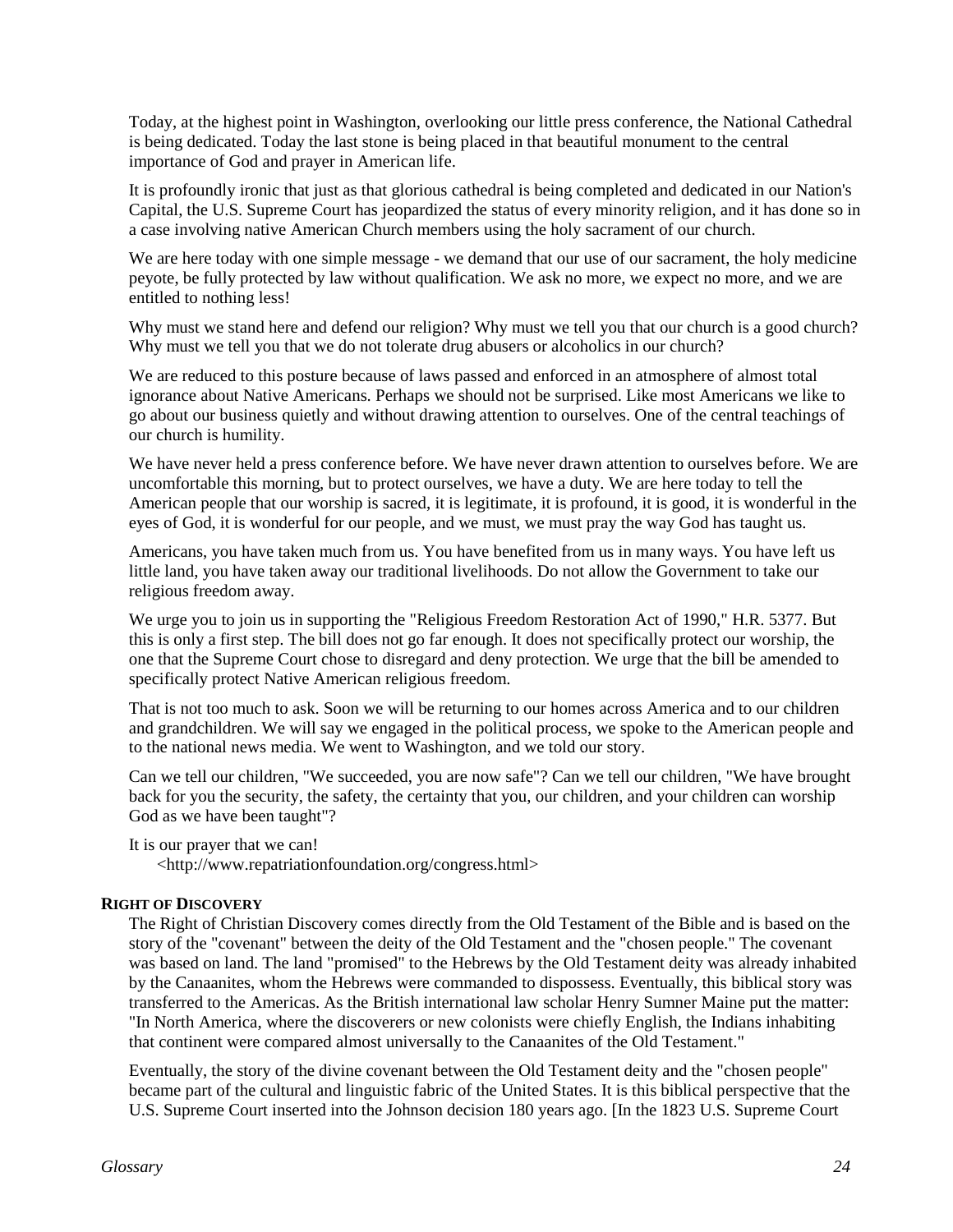decision Johnson v. McIntosh the U.S. representatives said the Johnson decision held that "as a result of European discovery, the Native Americans had a right to occupancy and possession." But "tribal rights to complete sovereignty were necessarily diminished by the principle that discovery gave exclusive title to those who made it."] The one difference is that the Court referred to the Covenant Tradition in terms of a distinction between "Christian people" and "heathens." The Supreme Court drew on the Right of Christian Discovery found in Vatican papal bulls of the fifteenth century and in English charters, all of which were premised on the view that all non-Christian lands throughout the world were destined to be taken over by Christians.

<http://www.indiancountry.com/content.cfm?id=1019481723>

## **SCHELANGEN**

The Lummi cultural and economic way of life.

## **SEAPONDS AT LUMMI**

A 750 acre saltwater pond built in 1970-71 to provide jobs for Lummi people. The seapond has operated continuously since that time in various capacities: (1) release salmon for commercial and recreational enhancement--1-5 million fish per year, (2) growout area for clams--200,000-300,000 pounds per year, (3) water supply for the shellfish hatchery and (4) jobs.

## **SE-EYE-CHEN TREATMENT CENTER**

Prevents, interdicts, and treats alcohol and drug use by members of the Lummi community

## **SELF-DETERMINATION**

**Self-determination** or **the right to self-determination** is a theoretical principle tha[t a people](http://en.wikipedia.org/wiki/Nation) ought to be able to determine its own governmental forms and structures. [<http://en.wikipedia.org/wiki/Self-determination>](http://en.wikipedia.org/wiki/Self-determination)

#### **SEVERALTY**

Ownership of real property by one person only, also called sole ownership. This relates to allotment of Indian reservations whereby the land was divided up for assignment to individuals or families. <http://www.4554.com/Glossary/SEVERALTY.html>

#### **SHELLFISH HATCHERY AT LUMMI**

Sthe Lummi shellfish hatchery is similar to a fish hatchery for the production of juvenile shellfish for aquaculture and enhancement. The Lummi hatchery has provided seed (larvae of clams, oysters, etc.) for projects from Alaska to Mexico and Korea. The hatchery has 5-9 permanent employees and has been in operation since 1972.

#### **SLATER ACT**

The Slater Act [of Congress approved March 3, 1885 (23 Stat. at L. 340, chap. 319), and the amendments [204 U.S. 458, 459] thereto] provides for allotment of lands in severalty to the Indians residing upon the Umatilla Reservation, in the State of Oregon, and grants patents therefore, and for other purposes." Also known as the Slater Act.

<http://www.indianlandtenure.org/ILTFallotment/specinfo/sa%20Alaska%20and%20the%20Northwe st%20Area%20BIA%20Regions.pdf#search=%22providing%20for%20allotment%20of%20lands%20 in%20severalty%20to%20the%20Indians%20residing%20upon%20the%20Umatilla%20Reservation  $%22>$ 

The allotment of lands on the Umatilla Reservation preceded the General Allotment Act (Dawes Act) of February 8, 1887. The Dawes Act allotted lands in severalty (meaning separately and individually rather than in common ownership) to Indians, breaking up tribal interests, promoting agriculture, and declaring Indians who received allotments U.S. citizens. The assimilationist policy of allotment broke reservations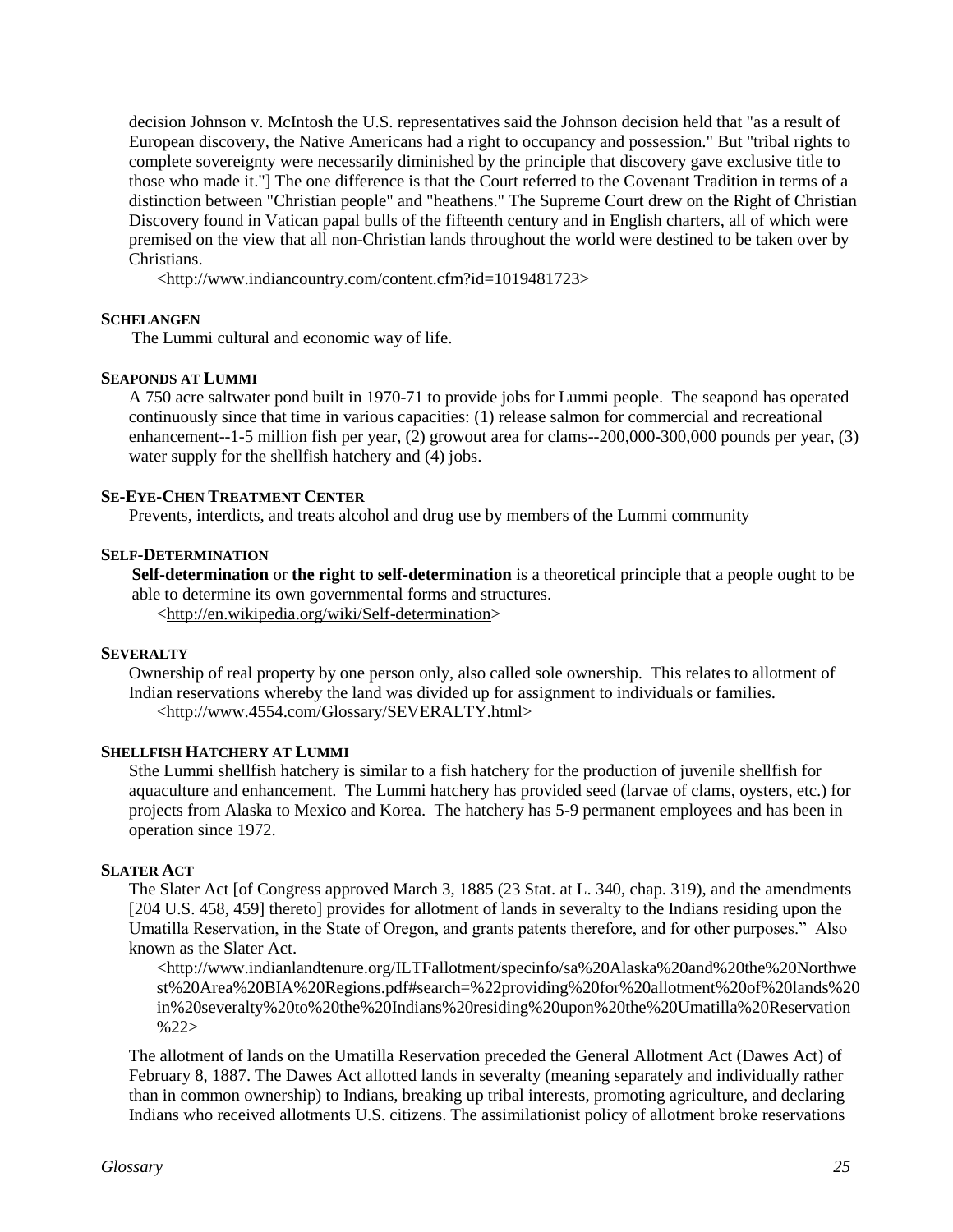into checkerboard pieces, allowing whites to purchase lands and giving them access to resources on reservations.

<http://www.ccrh.org/comm/umatilla/primary/allotmnt.htm>

## **SOVEREIGNTY**

**Sovereignty** is the exclusive right to exercise supreme [political](http://en.wikipedia.org/wiki/Political) (e.g. legislative, judicial, and/or executive) [authority](http://en.wikipedia.org/wiki/Authority) over a geographic region, group of people, or oneself. <http://en.wikipedia.org/wiki/Sovereignty>

## *SQUOL QUOL*

The Lummi Community monthly newspaper is the *Squol Quol*. Copies are available in the NWIC Library and in the entrance to Building 10 at the beginning of each month.

## **STEVENS' TREATIES**

As Washington's first territorial governor, Isaac Stevens oversaw the establishment of government in what would become Washington State. He also led the survey of a route to Puget Sound for a transcontinental railroad. Stevens's superintendence of Indian Affairs did not serve the interests of Native Americans and resulted in needless deaths and enduring controversy.

Stevens' railroad survey expedition left Minnesota in June 1853 to document the route of the railroad, but also recorded the flora and fauna, and the Native American tribes enroute. The survey party reached Fort Vancouver on November 19, 1853.

It was Stevens' discharge of his duties as Superintendent of Indian Affairs that proved most dramatic. Since 1850 white settlers had been granted lands throughout Oregon Territory without any release of title by the resident Native Americans. What is more, the most desirable properties, on prairies and along the rivers, were those most needed by the tribes for survival. Conflicts quickly occurred, and they resulted in fatalities. Stevens's response was to divide the territory into districts and assign Indian Agents to find tribal representatives with whom to sign treaties. He then left the territory for Washington, D.C. to lobby Congress for funds for roads and improvements and for the northern route for the transcontinental railroad.

Stevens returned in December 1854 and plunged into the organization of treaty councils. His agents had been making the rounds of villages and selecting individuals who would represent each tribe. According to historian David M. Buerge, "Not only was the timetable reckless; the whole enterprise was organized in profound ignorance of native society, culture, and history. The twenty-thousand or so aboriginal inhabitants who were assumed to be in rapid decline, were given a brutal choice: they would adapt to white society or they could disappear." Despite this draconian approach, Stevens was something of a moderate between those who believed in political and cultural equality with the Native Americans and those who advocated their complete elimination.

West of the Cascades, Stevens organized four treaty councils between December 25, 1854 and February 26, 1855. Each lasted about four days. The governor distributed manufactured goods, read out the treaty terms in the Chinook jargon, allowed some comment, then invited the tribal representatives to step forward to affix their marks to the treaties. Few if any understood the implications of signing the documents. The result was, the Native Americans lost most of their land in exchange for small reservations. Two more councils east of the Cascades did not go as smoothly, but Stevens obtained the requisite marks on the treaties. The treaties did allow the tribes to continue to gather fish in common with whites at all their accustomed places.

Before the treaties were signed, a young Yakama Indian murdered an Indian Agent who was investigating the murders of some miners. Stevens dispatched a military force of 102, and the Yakamas turned it back. Violence spread to the west side of the mountains and innocents of all races died throughout the rest of 1855. Stevens advocated an elaborate winter campaign against the tribes east of the mountains. U.S. Army Department of the Pacific Commander, General John Wool (1784-1869) wanted to let things calm down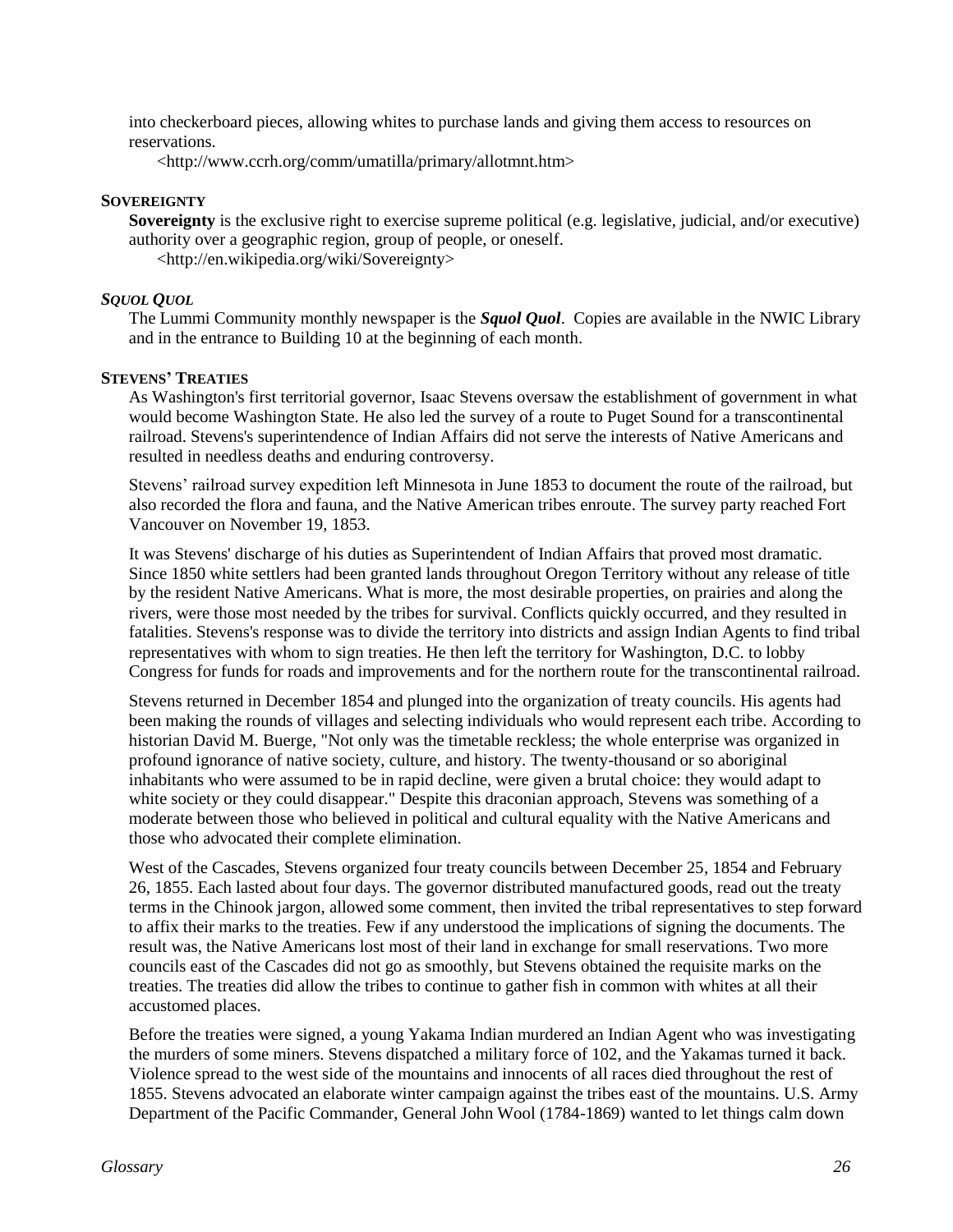and work out a peaceful solution. Indians murdered settlers. Militiamen murdered Indians. Stevens charged that Wool had abandoned him, forcing Wool to return to Washington, D.C., to defend himself.

Stevens then undertook a campaign against the mixed-race settlers of the Hudson's Bay Company, seizing them and their property. When Territorial Judge Edward Lander (1816-1907) attempted to enjoin Stevens, Stevens arrested Lander. President Pierce was pressured to remove Stevens, but Pierce only reprimanded him. Stevens continued his campaigns against the tribes resulting in more loss of life, mostly old men, women, and children. Stevens had Nisqually Chief Leschi (1808-1858) hanged in 1858 for allegedly killing a soldier in open combat. Citizens such as Ezra Meeker (1830-1928) spoke out against Stevens's conduct and in defense of the tribes, not a popular position. The Indian War wound down with the tribes being relegated to their reservations.

Stevens was elected as Territorial delegate to Congress in 1857 and 1858 and his service as Governor and Superintendent of Indian Affairs ended. It was left to his successors to resolve lingering issues between Native Americans and the settlers.

One of the provisions of the Stevens treaties allowed the tribes the right to fish in their accustomed places in common with the settlers. In 1974, this was interpreted in courts to mean that the treaty tribes were entitled to one-half the harvestable fish and shellfish in Western Washington. This decision returned to the tribes control of resources recognized in the treaties.

<http://www.historylink.org/essays/output.cfm?file\_id=5314>

#### **STOMMISH**

Stommish is the annual celebration for Lummi Veterans, begun after WWII. It is held in June on the "Stommish Grounds" across from the entrance to the new Tribal School.

#### **THRIFTY GENE HYPOTHESIS Need refutation by Dr. Bill**

When mice are kept on dry kibble, they pretty much regulate their weight. But when they're put on a cafeteria diet, which is what we're exposed to – unlimited choice – mice balloon up just like we do. One of the thoughts in terms of obesity is that when people lived in a time when food was not abundant, there was a benefit to being able to store a lot of fat. So when you hit the lean times you are able to survive. So there is a lot of talk about diabetes and obesity and the "thrifty gene" hypothesis. Again, the idea being that people might have had a genetic background that in the past would have been very advantageous to be able to store a lot of fat and survive through winters where there wasn't a lot of food availability, or various kinds of famine, but in today's world, the developed world where food is abundant, it can be problematic when you start building up a lot of fat.

<http://www.welltopia.com/obesity\_summary.html>

## **TREATY (also see Point Elliott Treaty of 1855):**

A contract or compact between nations. It is an agreement that is binding upon the nations that sign the treaty. The United States Constitution says treaties are "the supreme Law of the Land." The property rights that a specific treaty protects are not for all Indians in general but are rights specific to the tribe that signed the treaty. The United States entered into more than four hundred treaties with Indian tribes between 1778 and 1871.

<http://www.historycooperative.org/journals/ohq/106.3/miller.html>

#### **TRIBAL TERMINATION**

From the earliest colonial times, European colonists had sought to assimilate the tribal culture. Through government policy and Christian missionary works, the dominating culture attempted many strategies to end native peoples' attachment to their cultural beliefs, practices and social structures. As recently as the 1950s and 60s the United States government instituted a policy of "tribal termination" with the goal of total assimilation of tribal members into mainstream culture. During this period, a number of active tribes were formally "terminated" by the federal government. Protests in the 1970s caused the federal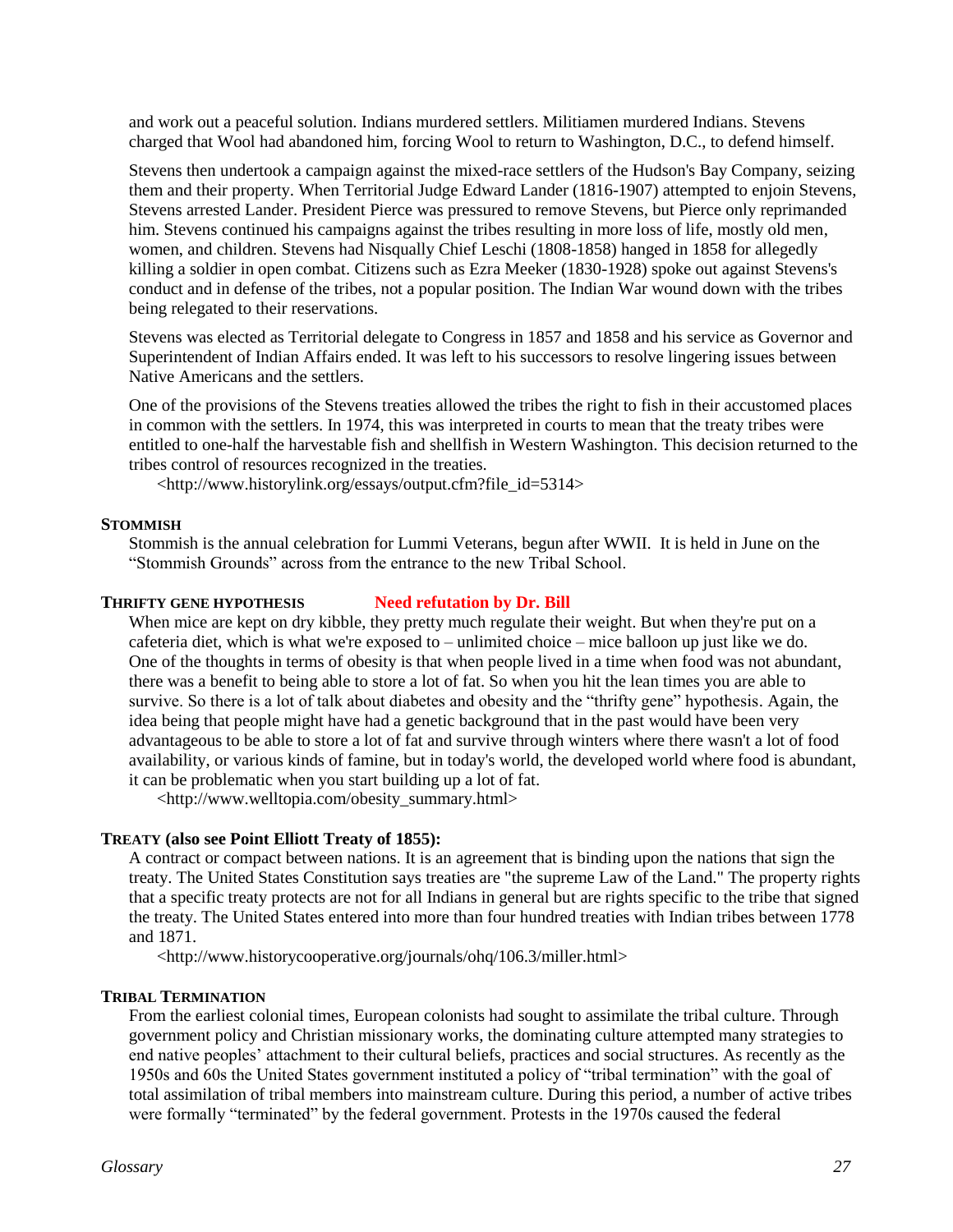government to reverse its termination policy. The Federal Indian Self-Determination Act was passed which guaranteed the right of tribes to govern themselves. It also established the right of non-recognized native communities to establish tribal governments that could be recognized by the federal government. <http://www.norwichbulletin.com/legacy/customerservice/livingintwoworlds/page5.pdf#search=%22 TRIBAL%20TERMINATION%22>

TRIBAL TRUST LAND (OR LAND IN TRUST, OR FEDERAL TRUST LAND) (see also Indian Owned and Non-Indian owned land)

Tribal trust land is Indian-owned land, the title to which is held in trust and protected by the federal government. Indian people and tribes have use of the land, but ultimate control of the land remains with the federal government.

<http://www.indianlandtenure.org/ILTFallotment/glossary/terms.htm#triballyownedland>

#### **TRUST-TO-FEE CONVERSION**

Trust-to-fee conversion is the conversion of lands held in trust by the U.S. Government to fee simple status. With the passage of the Burke Act in 1906, Indian lands held in trust were converted to fee status if the Secretary of the Interior determined that the Indian landowner was competent. Today, trust lands can be converted to fee status in 30 days. Only individual Indian landowners can request a trust-to-fee conversion.

<http://www.indianlandtenure.org/ILTFallotment/glossary/terms.htm#trusttofeeconversion>

#### **USUAL AND ACCUSTOMED AREAS (U & A)**

Usual and accustomed areas are treaty-protected hunting, fishing, and subsistence areas under state and federal jurisdiction.

<http://yosemite.epa.gov/r10/tribal.NSF/34090d07b77d50bd88256b79006529e8/ecdd67d129641bf48 8256a8d006d6497!OpenDocument>

#### **YESS**

The mission of Lummi Youth Enrichment Social Services (YESS) is to implement safe and affordable social service programs for Lummi children, youth and their families. <http://www.lummi-nsn.org/yess.html>

#### **THE WEST**

See PBS "The West": *Episode One* to 1806, *Episode Two* 1806 to 1848, *Episode Three* 1848 to 1856, *Episode Four* 1856 to 1868, *Episode Five* 1868 to 1874, *Episode Six* 1874 to 1877, *Episode Seven* 1877 to 1887, *Episode Eight* 1887 to 1914.

#### **WEX LI'EM**

The Lummi Nation Community Center, in the style of a traditional longhouse, is where many gatherings, including graduation, are held; Wex Li'em means "house of frogs." It is located across from the Stommish Grounds; turn at the carved wooden frogs.

## **WHITE PRIVILEGE**

**White privilege**, or **White skin privilege**, is a term of analysis used to denote a particular kind of alleged [social](http://en.wikipedia.org/wiki/Social) relation, one which typically involves a right, advantage, exemption or [immunity](http://en.wikipedia.org/wiki/Immunity_%28legal%29) granted to or enjoyed by [white persons](http://en.wikipedia.org/wiki/Whites) in [Western](http://en.wikipedia.org/wiki/Western_world) countries beyond the common advantage of nonwhites in those same nations. In the view of those using the term, it is the primary benefit of [racism](http://en.wikipedia.org/wiki/Racism) expressed as preferential treatment within a society.

<http://en.wikipedia.org/wiki/White\_privilege\_%28sociology%29>